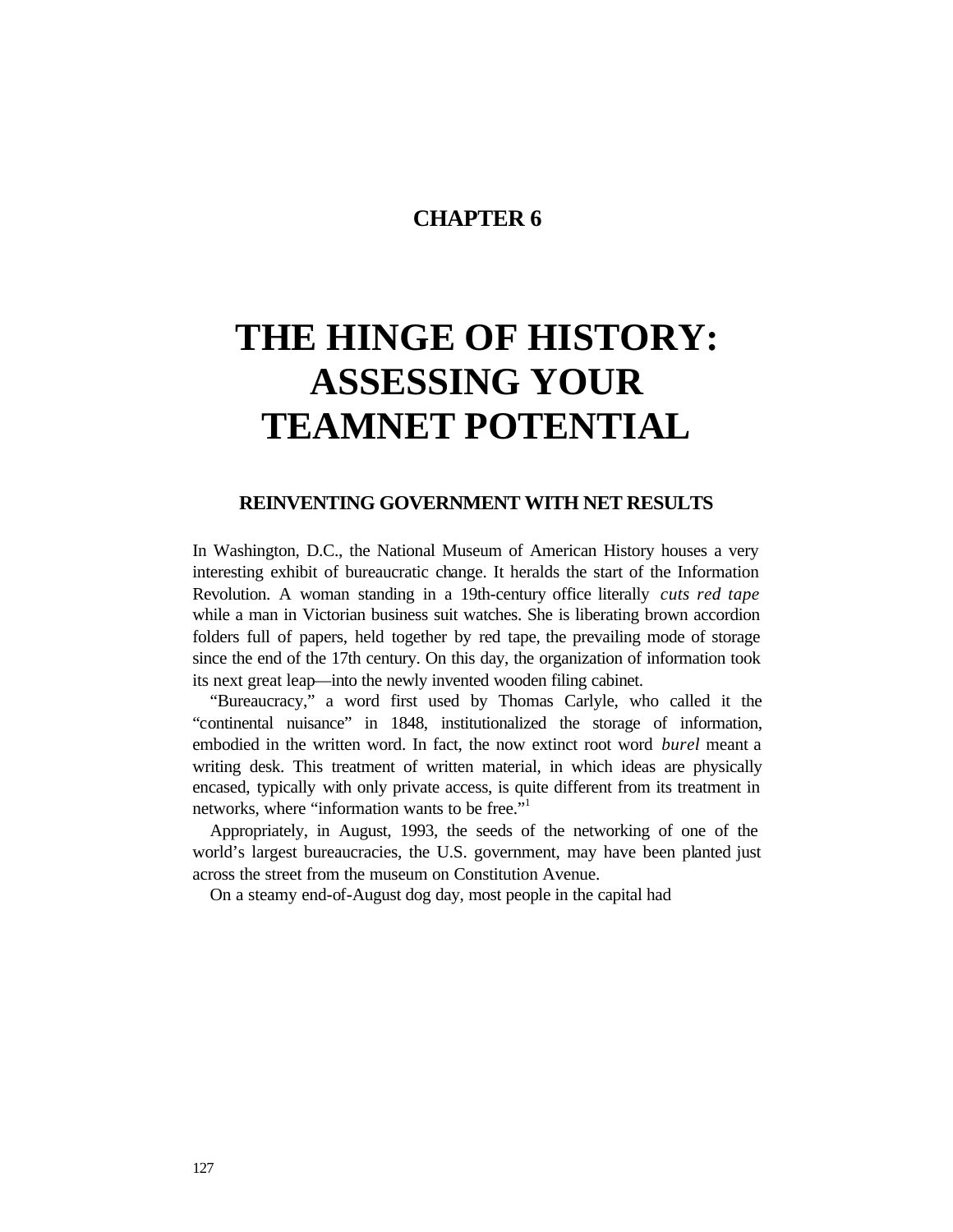left for vacation. Yet the vestibule of the Mellon Auditorium, with its three-storytall marble columns and oak floors so old that they can no longer be sanded, was crowded and noisy with 200 people.

They were registering for a conference. Its purpose? To launch a network of federal employees committed to "reinventing government." We were there as designers and facilitators of the three-day getting-started process.

Reinvent government? Is this possible? It sounds like the proverbial oxymoron. Even if you could, skeptics say, would you want to? U.S. Vice President Al Gore decided to try. "Latest Plan to Make Government Work Just Might Work," said *The Wall Street Journal* in its page 1, right-hand-column lead story on the day Gore handed his report<sup>2</sup> to the president in full South Lawn ceremony dress. Gore's effort got a similar response from all the major media, even though **it**  reportedly was somewhere between the 11th and *5* 00th study of how to tame the federal bureaucracy beast.

It is big. The U.S. government employs 2.2 million people, *not* including the military. It spent \$2.1 trillion in its 1994 fiscal year. It does not move quickly or gracefully. Meanwhile, **it** employs some of the most intelligent, creative people in the country, many dedicated to superb government service.

The United States is not the only country looking at reinvention. Australia, Canada, Denmark, Great Britain, France, Sweden, and New Zealand, as well as a few less likely candidates—Italy, Mexico, India, Chile, Palestine, South Africa, and Germany—are but a few countries that are reinventing. Virtually every state in the Union has some type of reinvention effort underway, as do hundreds of cities and towns, including such differing places as New York City and Youngstown, Ohio.<sup>3</sup> Even tiny Sanford, Maine, where Gordon Paul, the chief of police, has become an expert in quality and networking.

All this governmental introspection is easy to understand. Like most other centuries'-old organizations, the U.S. government can no longer cope with its problems in the same way it has in the past. Andy Campbell, an organization development specialist at none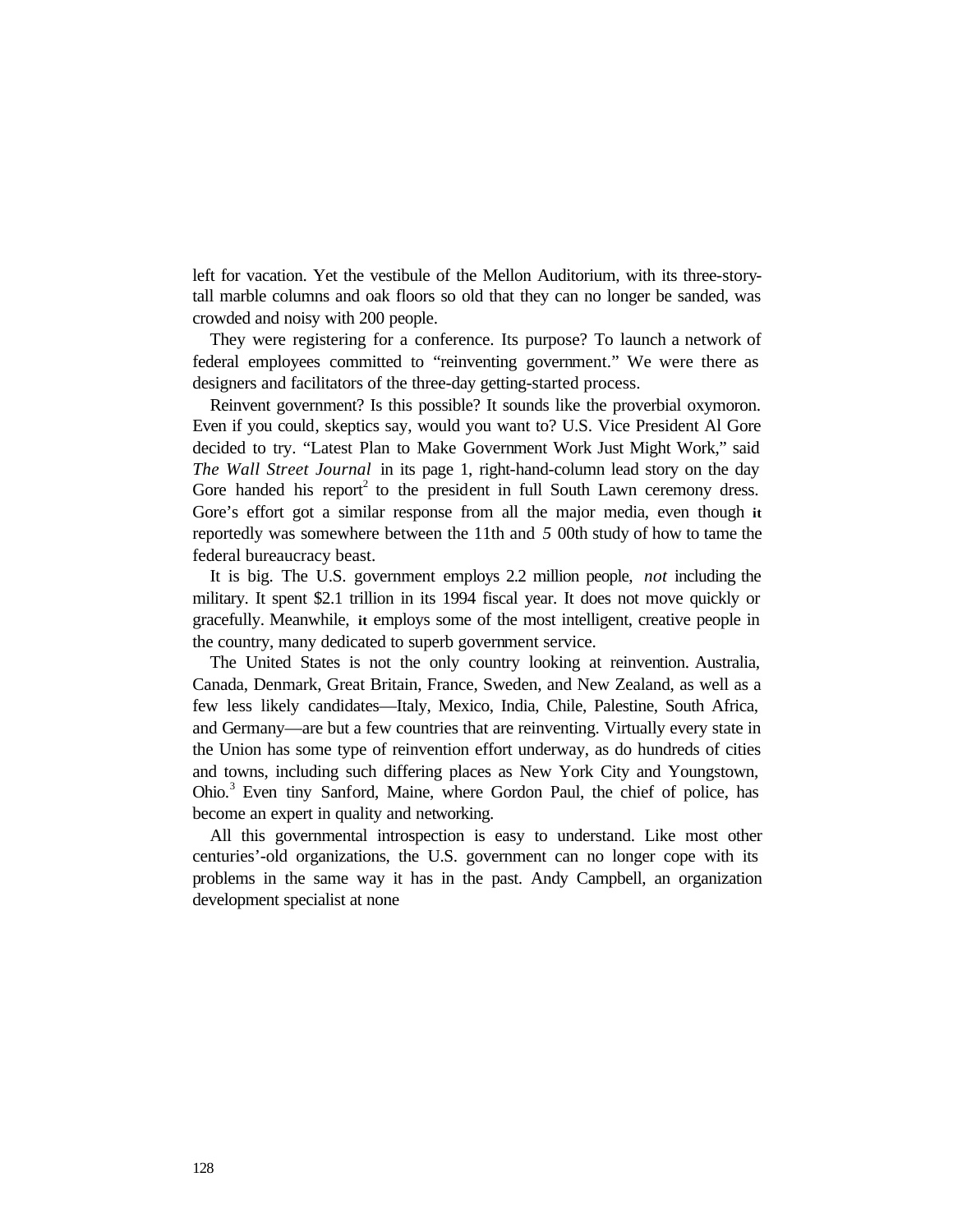other than the Central Intelligence Agency (which also went under the reinvention microscope), adapts a quote from Einstein: "We can't solve the problems of the 21st century with 19th-century organizations."<sup>4</sup>

The 21st century is about speed and information, knowledge and competence, complexity and wisdom. The 19th century was about slow, steady progress, factories and railroads, clockworks and mechanisms. Industrial Age organizations ill serve the turmoil of the Age of the Network.

#### **A REVIEW OF NATIONAL PERFORMANCE**

Gore launched the effort to reinvent the U.S. government in March, 1993, by enlisting the help of 200 federal bureaucrats. Insiders, not consultants and outside experts, staffed the National Performance Review (NPR). This was a highly significant difference from previous government reform studies.

NPR had an exceptionally cross-boundary design. The 200 people formed 33 cross-functional teams, one for each major agency, numbering 22, and 11 crosscutting "systems" teams looking at issues that spanned departmental boundaries.

The rule for the agency teams was that people could not work on their own department. Marion Metcalf, for example, a policy analyst in the Enforcement Office at the Department of Justice's Immigration and Naturalization Service, was a member of the Department of Labor Team. For the systems teams, "NPR recruited recognized reformers (by networking to find out who they were!)," Metcalf explains. Thus, Lynn Sandra Kahn, an organization development specialist at the Federal Aviation Authority, served on the Organizational Structures Team, and Vincette Goerl, a financial manager from the General Services Administration, worked on the Financial Management Team. A few people served as "special assistants," including Capt. Dennis Egan of the Commandant's Strategic Planning Force at the U.S. Coast Guard, whose work included the design for electronic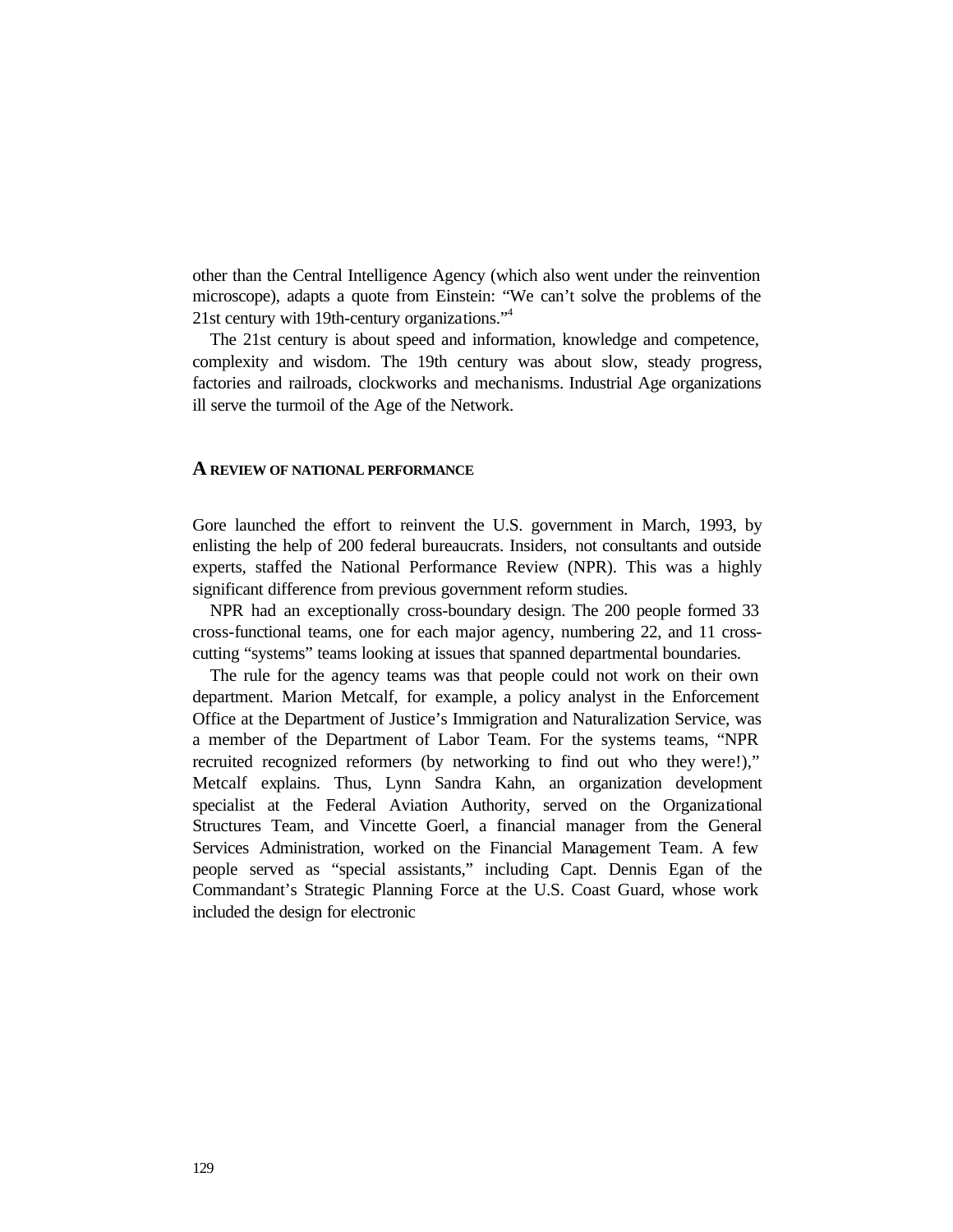distribution of the final report. Larry Koskinen, a career Peace Corps manager, worked on the NPR's U.S. Agency for International Development team, then continued with NPR as project manager for Gore's Internet-based electronic town hall.

This cross-boundary approach to reforming the government was a brand new idea. No one had ever tried it before, and no one was sure **it** would work. To complement this effort (and perhaps to hedge bets), each agency also set up its own internal reinvention team. For example, Metcalf's effort on the Department of Labor Team had its counterpart in-house. In some cases, the cross-functional teams interacted extensively with the departmental teams; in others, they barely spoke.

The beauty of this design was that it depended on the real experts— the people who, on a daily basis, grind out the federal government. No one knows better than they the pain of securing 23 signatures for a simple travel voucher or the laborintensive process that can take up to three years to finalize a PC purchase. Several generations of PCs develop, grow, and die in that time.

Nor did NPR play ostrich and ignore the accumulated wisdom of the private sector. They invited numerous management consultants to address the staff at brown bag lunches and give keynote speeches. Tom Peters kicked off the Labor Department's reinvention effort with a packed house of 1,500 at the Mellon Auditorium. Joseph Juran, Peter Senge, Daryl Connor, and Shoshanna Zuboff, to name just a few, along with executives from many corporations coping with complex change, got their 15 minutes, many in front of Gore himself.

We got involved because Marion Metcalf had a sore throat. Our last book, *The TeamNet Factor,* was still in galley stage when Seattle -based Robert Gilman, publisher of *In Context* magazine, read it on a flight to Washington. When he arrived, he called Al Gilman (his brother and Marion's husband), who was at choir practice, which Marion had skipped due to her sore throat. So Marion and Robert started talking, and she expla ined her new assignment working for the vice president. The toughest problem, she said, was how to get agen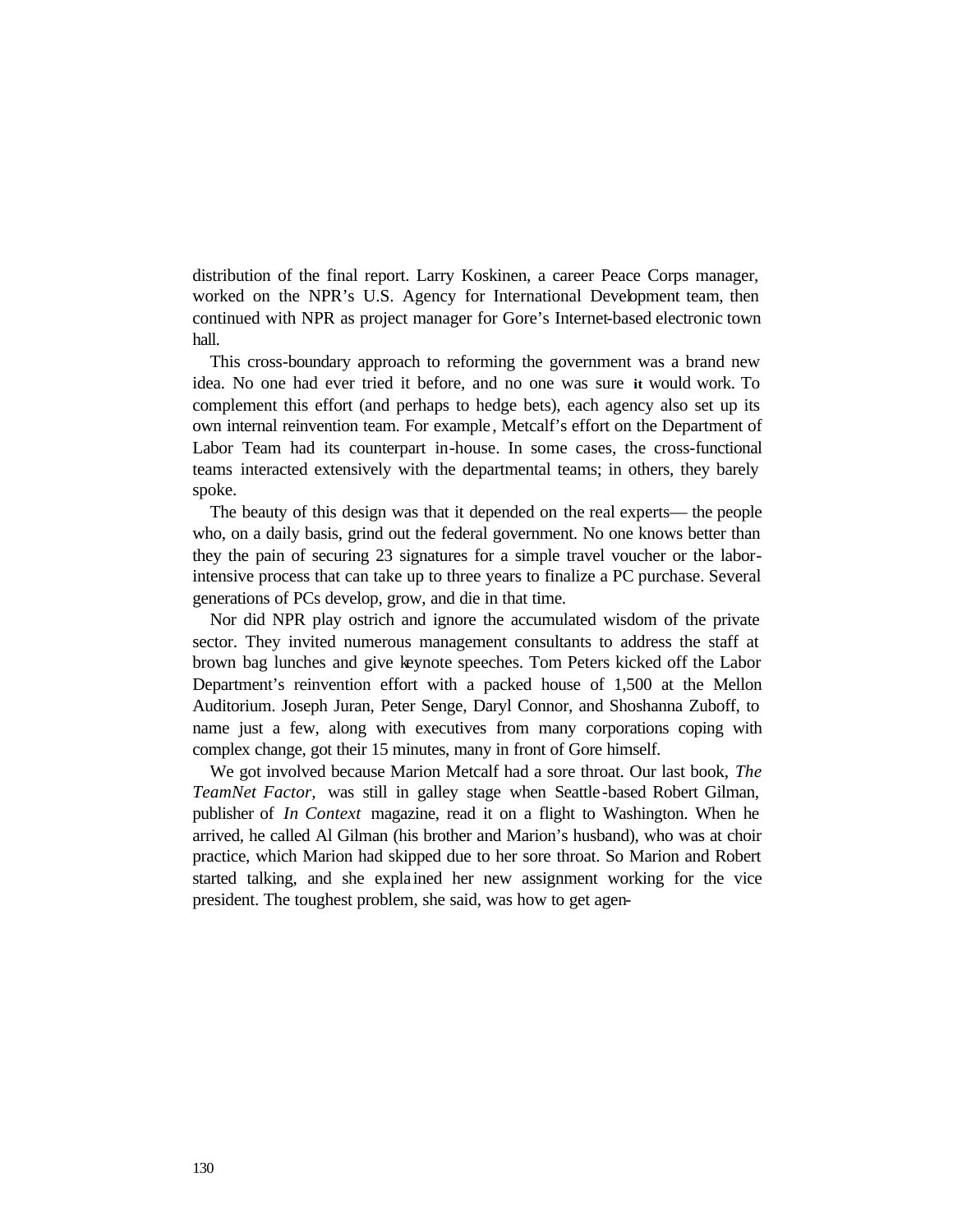cies, as well as internal departments, to work together across boundaries. Robert told her about our book, and soon we too were volunteering some help to NPR.

#### LAUNCHING NETRESULTS

As the summer wore on and the report's deadline, September 7, loomed, people began to wonder what would happen when they returned to their home agencies. Their experience had turned them into evangelists. They looked at ways to improve the government and saw feasible solutions. How could they go back to, in many cases, their dreary, paper-pushing, meeting-infested, low-results jobs? Couldn't they stay connected in some way, continuing to exchange ideas while actively working to implement the recommendations?

By early August, Carolyn Lukensmeyer, NPR's deputy director, working with Andy Campbell and a handful of others, asked for our help in launching a *people network* to link the returning army of reinventing-government believers. Of the more than 600 people invited, some 200 showed up, and in the last week of August, 1993, NetResults<sup>5</sup> was launched in the Mellon Auditorium, where the president presents the Malcolm Baldrige National Quality Awards each year. By the end of the third day of the conference, the group had named itself, crafted a set of goals, expressed its preferences for how to communicate, developed a plan, and agreed upon a mission statement:

> *"To serve as a communication vehicle and catalyst to f acilitate broad participation, stimulate leadership, and support the goals, strategies, activities, and achievements of continuous government improvement."*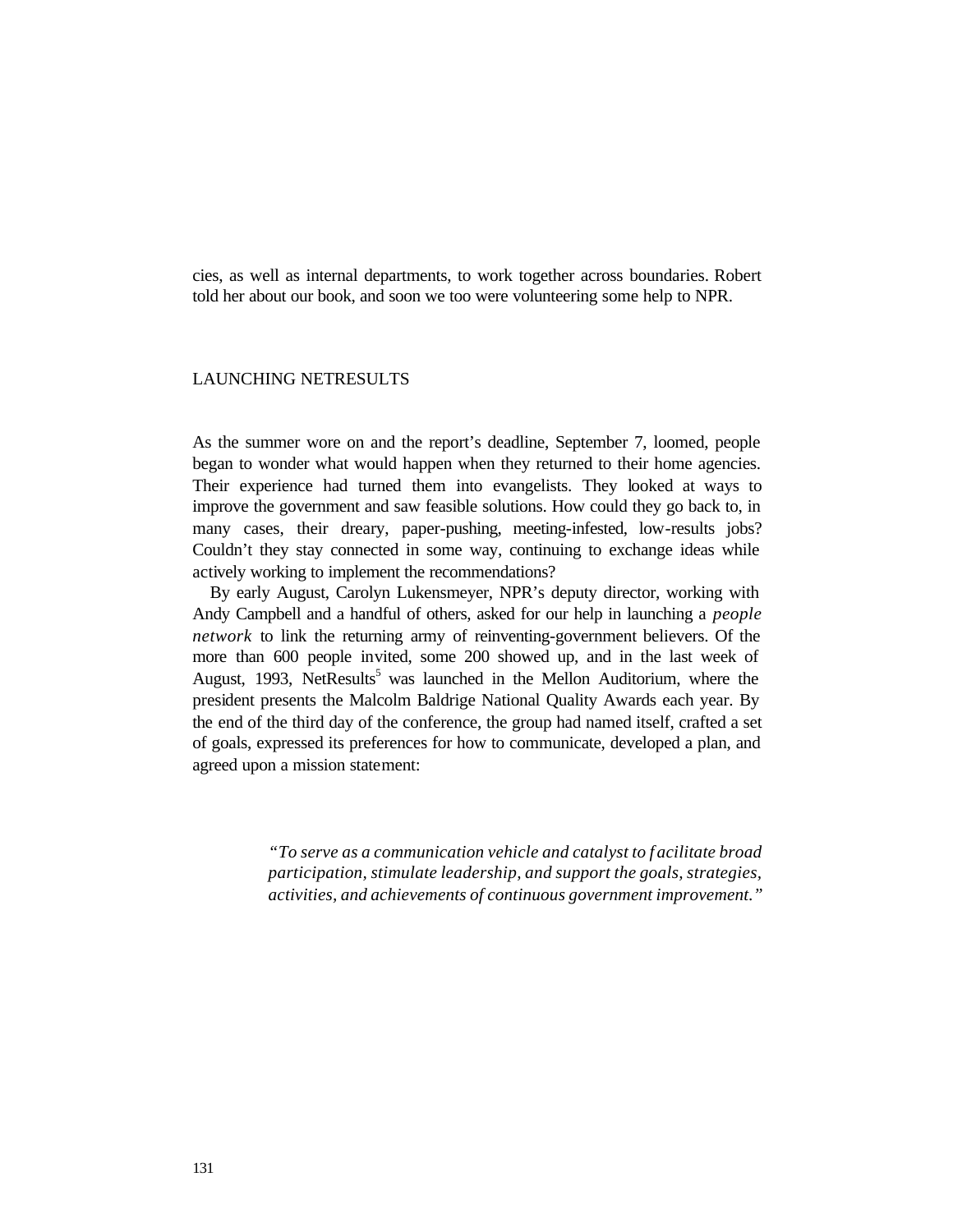Generic, perhaps, this statement was also sufficiently open-ended so that it can harbor many initiatives and tap the creativity of countless bureaucrats bursting with the energy to improve the government.

Operating only informally, and with such encouraging word-of-mouth approval as Gore's message on September 16, 1993, to go "full steam ahead"<sup>6</sup> with NetResults, the network soon linked 500 people in 50 agencies. It operates through face-to-face meetings, informal exchange of memos, and electronically. On the Internet<sup>7</sup> fly scads of conversations, manifold e-mail address lists, opinions, articles, drop-in chats, and online computer conferences.<sup>8</sup>

NetResults has also spawned numerous subnetworks addressing focused areas of critical concern to reinvention, including BudgetNet, concerned with the budgeting process; FinanceNet, examining financial management innovations; PeopleNet, looking at human resources reform; MeasureNet, identifying and inventing new types of performance measures; GrantsNet, linking the grants management organizations; IGnet, joining the Inspectors General across agency lines; and Social Services Web, aimed at delivery and integration among the social service agencies.

NetResults is itself only part of the alliance of governmental bodies involved in implementing reinvention, which includes the President's Management Council (largely comprising the COOs of the major agencies), the Federal Quality Institute, the management side of the Office of Management and Budget, and congressional reinvention allies on legislation, as well as a residual NPR staff. The efforts in the U.S. federal government are part of a larger reinvention movement involving localities, states, and other nations.

With NetResults as the point of reference, we can look both inward to its constituent parts and outward to the systems and environments that include it.

Will it all add up to anything? The "net result" remains to be seen, but already something new has happened, something that has never happened before at this scale with this sophisticated technology at the federal level.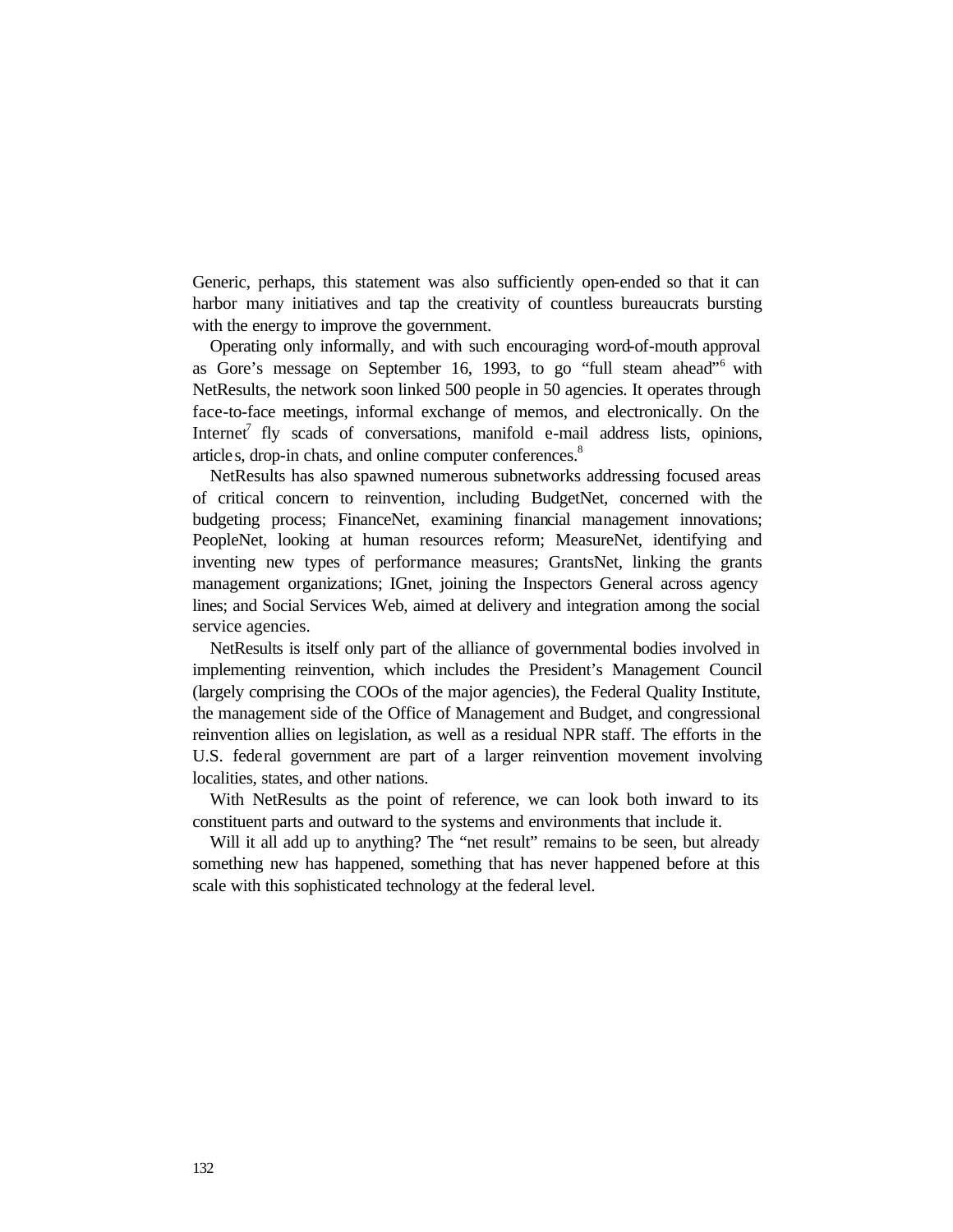

*People are talking to one another, building trust, reaching across their stovepipes and silos, exchanging ideas and shortcuts, working faster, and thinking smarter.*

If nothing else, NetResults has unleashed great creativity among people who want to improve government.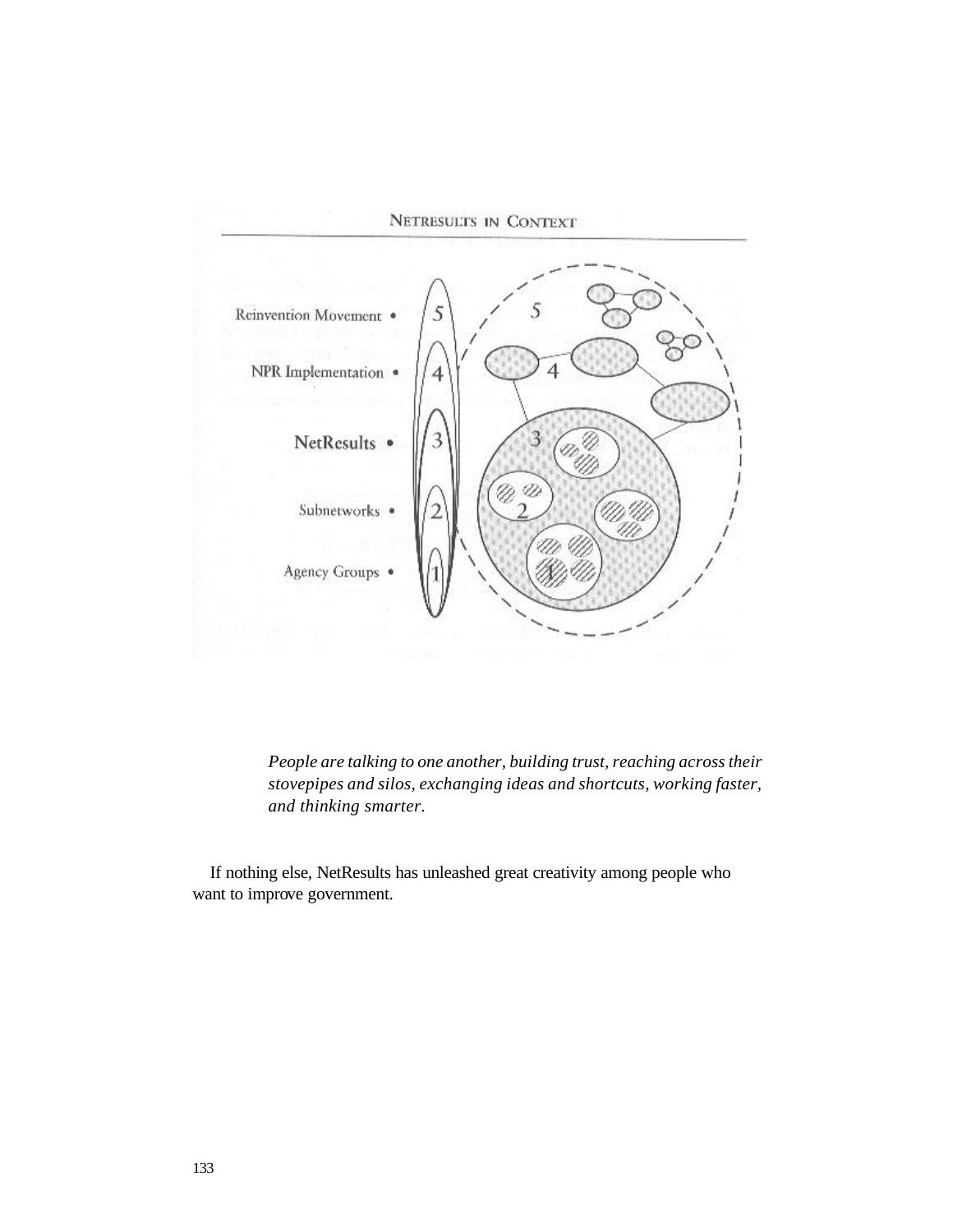### **YOUR TEAMNET POTENTIAL**

Is your organization, in some respects, like the federal government? Are you trying to move into the 21st century with a 19th-century chassis? Are different parts of your enterprise moving at different rates? Are some groups more flexible and agile, while others are stiff and stodgy? Do people need to communicate across agency lines to achieve high performance? Does so much change all the time leave you dizzy?

What are the drivers behind the Age of the Network?

*Size and scope, the pace of change, and the coevolution of organizational and technological systems drive the Age of the Network.*

Each of these drivers provides a simple indicator that helps you assess whether you need a 21st-century design.

- *? Size and scope:* Any organization that is big and complex or that naturally works across boundaries needs networks.
- *? Pace of change:* The faster the pace, the more flexible the organization needs to be. Is your pace of change accelerating?
- *? Systems:* Organizations need both social and technology networks if they are spread out geographically, operate in different time zones, or include diverse cultures.

#### **SIZE AND SCOPE: THE HIERARCHY RULER**

Government is the archetype of the Industrial Age bureaucracy. This is natural, for governments are the granters of charters both public and private. Every incorporated organization registers with "the state."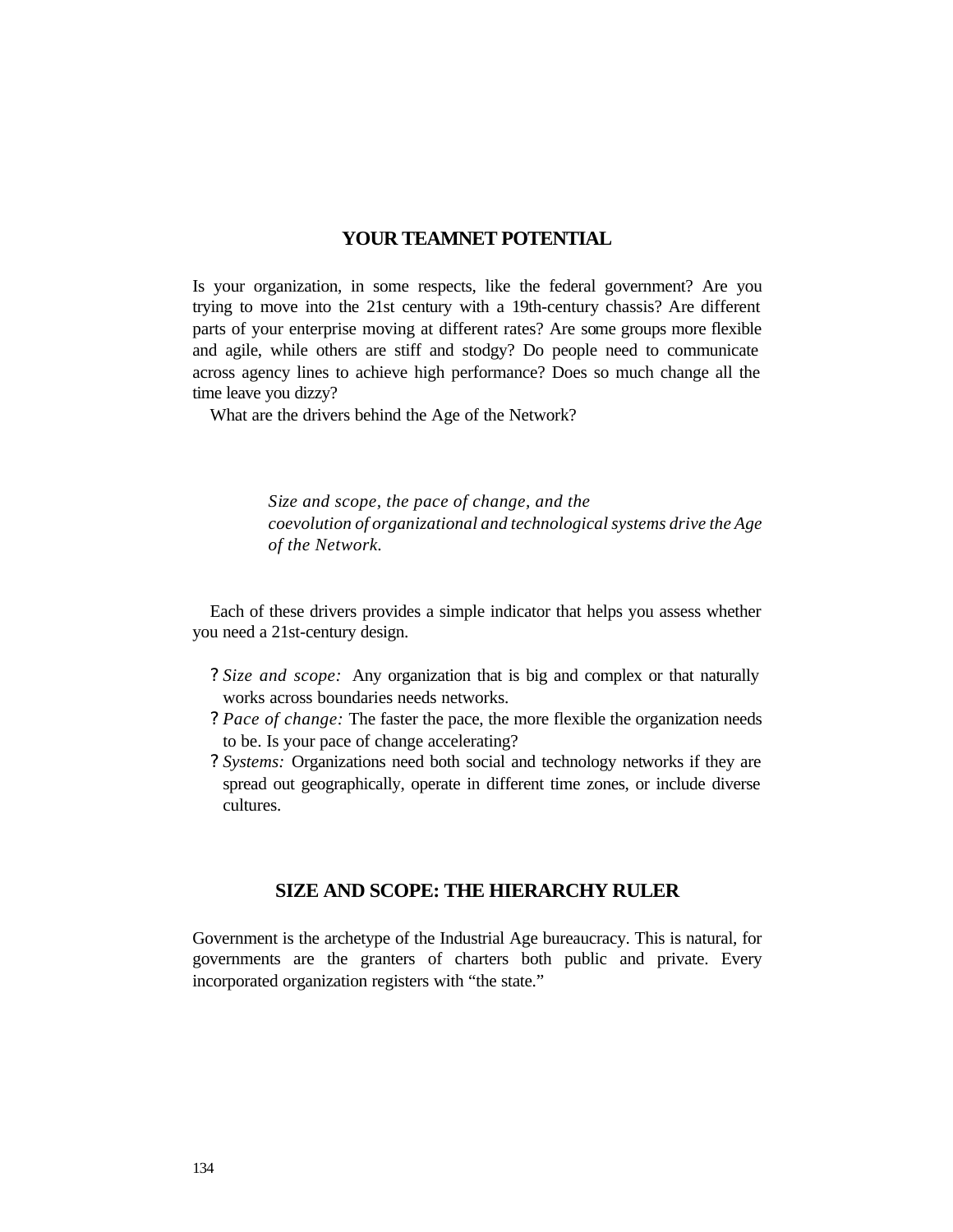Bureaucracies gain their legitimacy from constitutions, the source of law and all derivative legal systems.

So it should come as no surprise that government is the organizational sector most ruled by policies, regulations, and procedures. Specialization and departmental isolation are rampant. Robert Maslyn, director of special grants initiatives for the Department of Health and Human Services, calls it the "resident solo expert" problem:

people who sit only a few feet apart often have no knowledge of what the other is doing.<sup>9</sup> Vertical functional stovepipes, so bemoaned in business, clog decision making and information flow.

Government, like every other sector, is spinning into the Information Age at an astonishingly accelerating rate, generating networked organizations in the process. Fueled by networked information systems, internal cross-agency networks like NetResults continue to multiply. Meanwhile, networks mushroom among governments in old areas such as trade and in new ones such as the environment.

Governments, particularly national ones, make exquisite network members. Nations—ideally independent, self-reliant, and integrated—enjoy sovereignty. At every level within nations—federal to state, state to municipality, municipality to school district— jurisdictions have sovereignty, with constraints set by the level above.

Sovereigns usually form a network when they agree to cooperate. In theory, no one's on top; everyone bears some responsibility. Boston and its surrounding localities have a fire-fighting mutual aid pact. Outside Portland, Maine, five school districts have joined in the Casco Bay Educational Alliance to enhance learning opportunities across the municipalities. The states in the Southeast are working together to increase exports; in the Southwest on border issues; in the Northwest on natural resource issues; in the Northeast on high energy costs. OPEC, NATO, SEATO, and NAFTA all are alliances among sovereigns formed to address common problems.

Shared purpose and mutual respect among independent partners are the basis for genuine, noncoercive government alliances. Governments are *very* sensitive to matters of sovereignty.

At the global level, the United Nations (UN), a bewildering bureaucracy, is logically and at its heart an inherently networked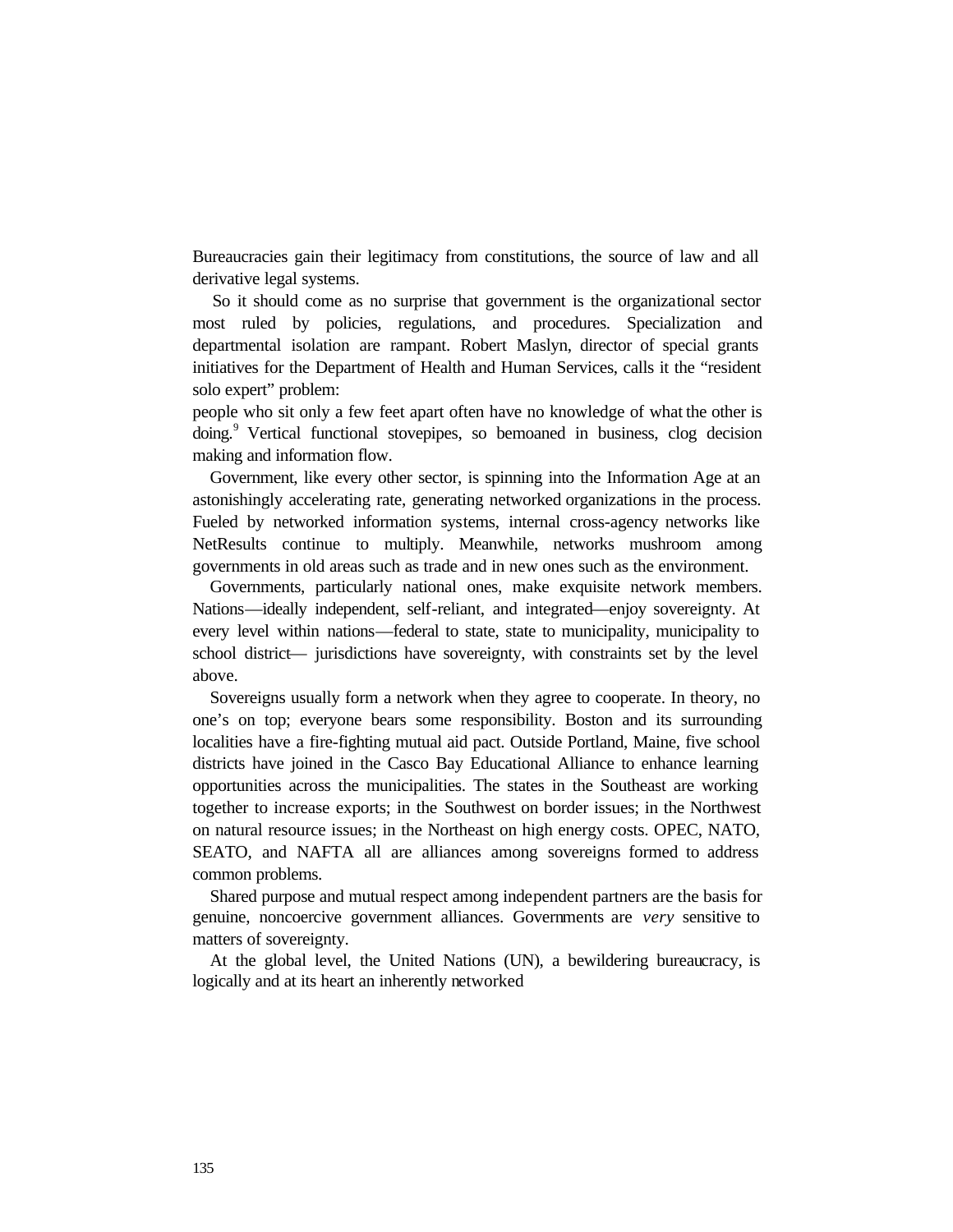organization. As an association of sovereigns with both shared and competing interests, the UN embodies the essence of global coopetition—competition and cooperation.

> *The drama of transition to the Age of the Network is stark here: the UN can further bloat and strangle as bureaucracy hopelessly multiples in the vain hope of "managing" complexity. Or it can reorganize, moving to become the natural network that it is, supported by global technologies.*

As the UN demonstrates, scope and size are not the same. Governmentally, the UN is a modestly sized bureaucracy, although given its affiliations with other global agencies, such as the World Bank, and with myriad nongovernmental organizations (NGOs), it has quite a reach beyond its official employee base of 30,000. Although a small player, the UN's scope is automatically global and transnational. Not itself the global whole, the UN nonetheless endeavors to represent it. It enables and supports a rich set of internation relationships that together make up a major portion of the global fabric.

Historically, trade has been the leading edge for the spread of innovations, causing business to generate a vast part of the global web of relationships. Large and small companies alike export or compete against exports, and most very large companies are multinational or are becoming so. Special interests cross all jurisdictions, reaching customers who are global. Even so, business does not have a formal seat on the Security Council. Everywhere, communication is instant, CNN is ever present, and people go global all the time.

Has your scope expanded? Do you have a distributed organization in any major part of your system—inputs, value-adding processes, or outputs? As the number of relationships increases, does the need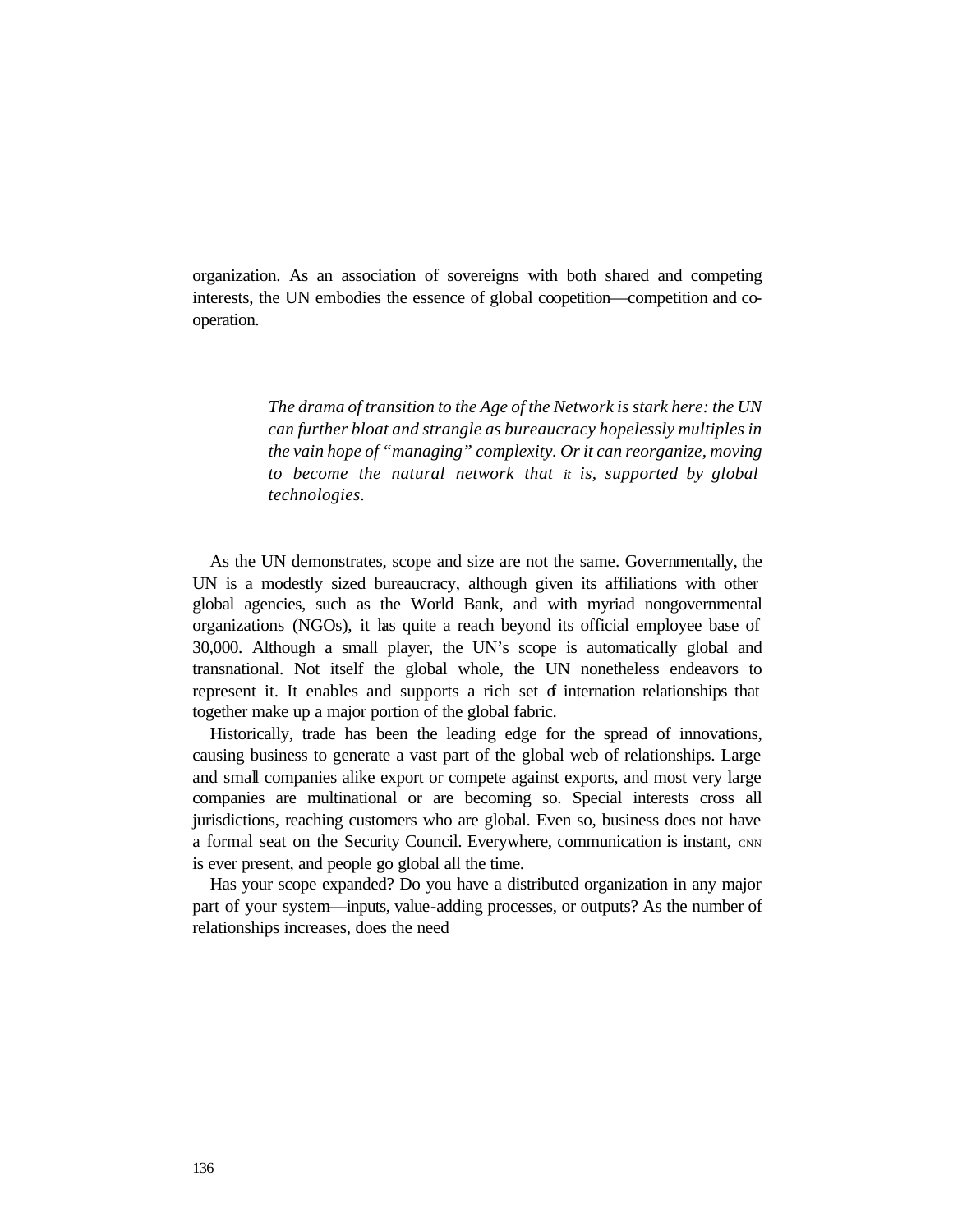for communication rise? Are your suppliers all local? Are your employees all in the same building? Are your customers dispersed? Your competitors?

#### **GETTING A GRIP**

To get a grip on size and scope, use what might appear to be the most unlikely systems principle: hierarchy. Here the term does not represent a social pyramid but rather the concept of sets within sets within sets (see chapter 3, "Turning Hierarchy on Its Side").

Every organization is made up of parts and is itself part of a larger whole. Wholes and parts<sup>10</sup> are gifts from the universe. They make it possible to simplify the complex.

To use this powerful principle, apply the "Hierarchy Ruler":

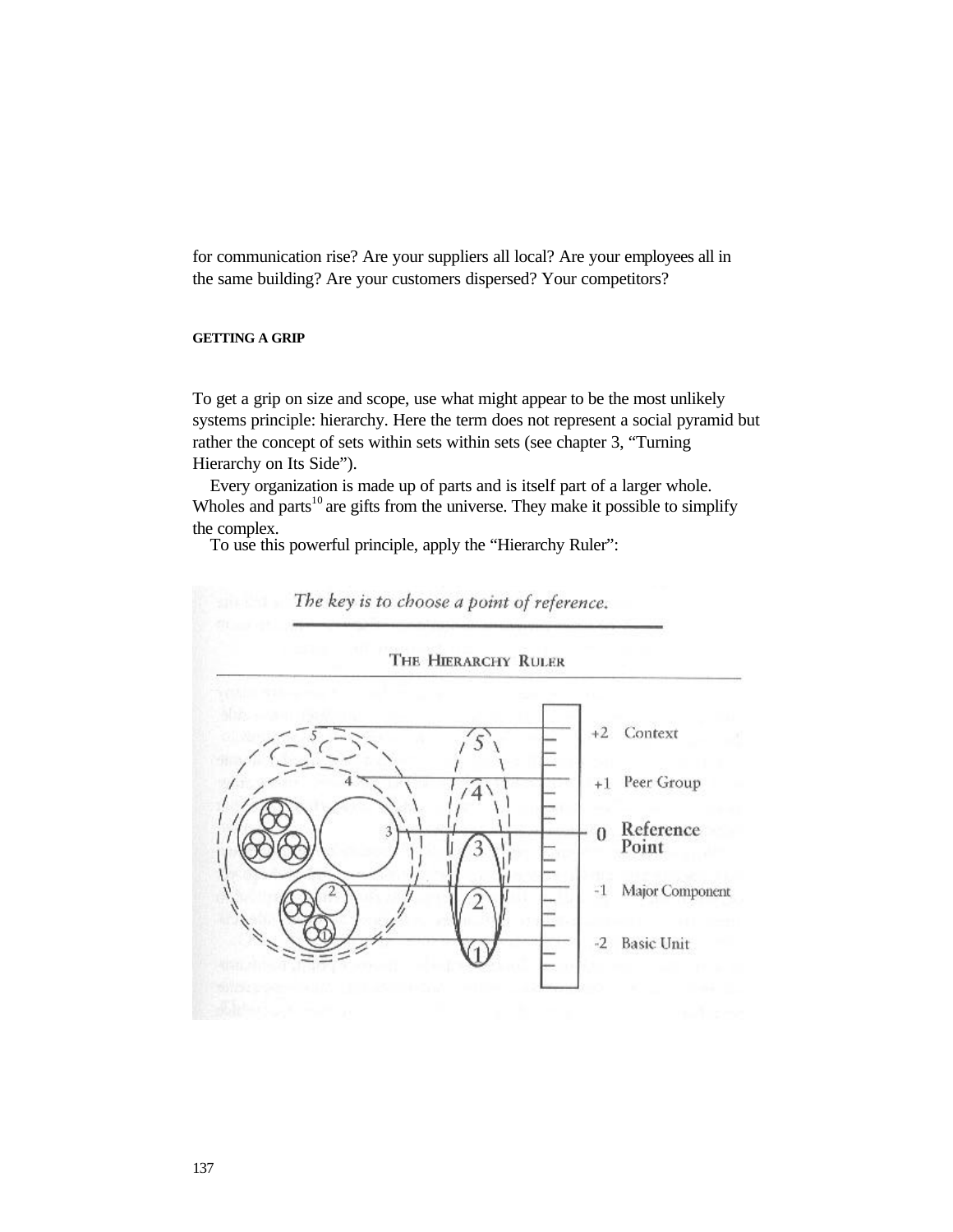The Hierarchy Ruler is one of the most useful mental tools you can ever employ. Set a reference point and then look both ways— internally and externally. Each boundary offers an opportunity for a two-way perspective, like that of Janus, the ancient Roman deity who could look both inside and outside at once from his palace entrance.

The corporate boundary is a good typical point of reference where you can take the CEO's view. The whole organization is your responsibility. From that boundary, you can see both the internal complexities—budgets, politics, love affairs—and the external ones— competitors, markets, global upheaval. With the reference point as an anchor:

- *? Externally,* ask what significant relationships the anchor organization maintains. Look at other enterprises like yours, your peers, customers, and suppliers; further out, see the anchor organization in the context of whole industries and markets.
- *? Internally,* ask what the anchor organization comprises. Look for the major components, the departments or divisions that tell the broad story of what the corporation does. Each internal division itself is made up of groups within groups within groups.

A ruler is a portable, general-purpose tool that can measure many things. Its anchor—its point of reference—is completely movable. Indeed, to tap a ruler's power, you *must* move the reference point.

On the Hierarchy Ruler, the anchor is in the middle instead of at one end. Place it at different boundaries to assess situations from other points of view. This is a critical cross-boundary networking skill that many people already use well intuitively.

Now move the reference point from the corporate boundary down to your department and drop it again to your team, and perhaps yet again to subgroups within the team. Or go up from the enterprise to alliances, coalitions, markets, industries and regions—ever wider circles of associations.

With Eastman Chemical Company as the reference point, for example, move up one level to see customer alliances and supplier-partner ties. Move up again and see the chemical industry as a whole, of which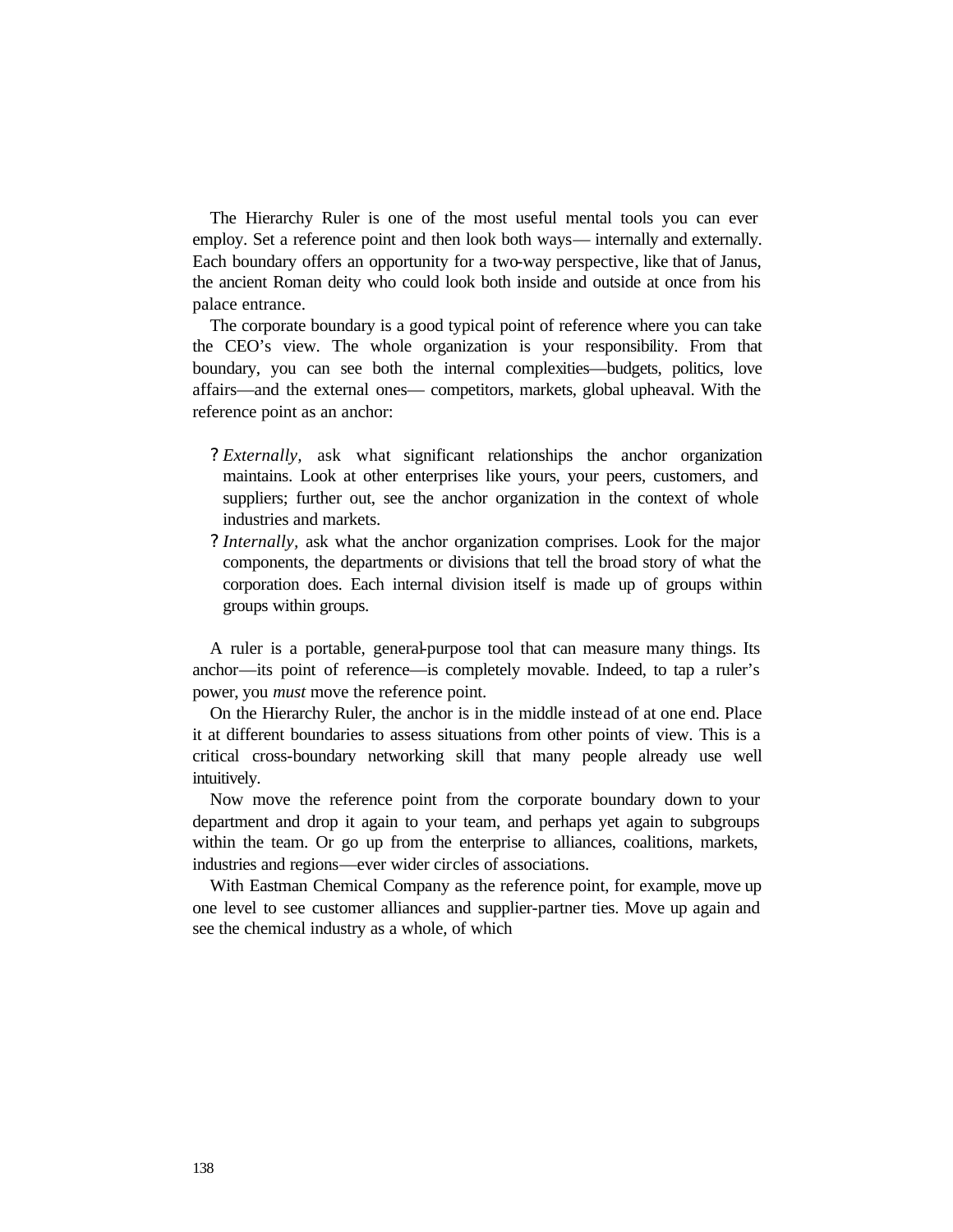Eastman is a part. Return to the company level anchor point, then move down one step to see its six major components (see Eastman Chemical Company's Organization Chart, chapter 3) and 42 business units. Go down another level to see the hundreds of vertical and horizontal teams. To see the level of individual people, move down again to the employees who make up the teams, units, components, and ultimately, the company as a whole.

Another example using the Hierarchy Ruler can be seen in the "NetResults in Context" diagram, moving from small groups up to the reinvention movement as a whole.

> *The teamnet itself embodies this valuable mental tool of levels within levels, a network whole composed of teams that are themselves complex.*

#### **MOVING TO THE NEXT MACH**

Vibrating at the tip of creative evolution, our world is the culmination of everything that has happened for billions of years. We carry not just traces of our past, but also its flesh and blood as evolution combines old features with the new ones that follow.

We are both past and future, existing in a creative human culture in which daily change hurls boulders of uncertainty in our paths. Change is often uncomfortable, it sometimes hurts, and it can even be fatal. Never before has the world had to cope with the pace of change that affects six billion of us every day. Collectively, we are struggling to learn the new survival skills of life in the Age of the Network.

Our past is very deep. Along with our specifically human heritage is our biological heritage, billions of years old. This biological awareness remains the staple of daily life, engaging our personal attention. Think of your interest in your health, your personal biology. Consider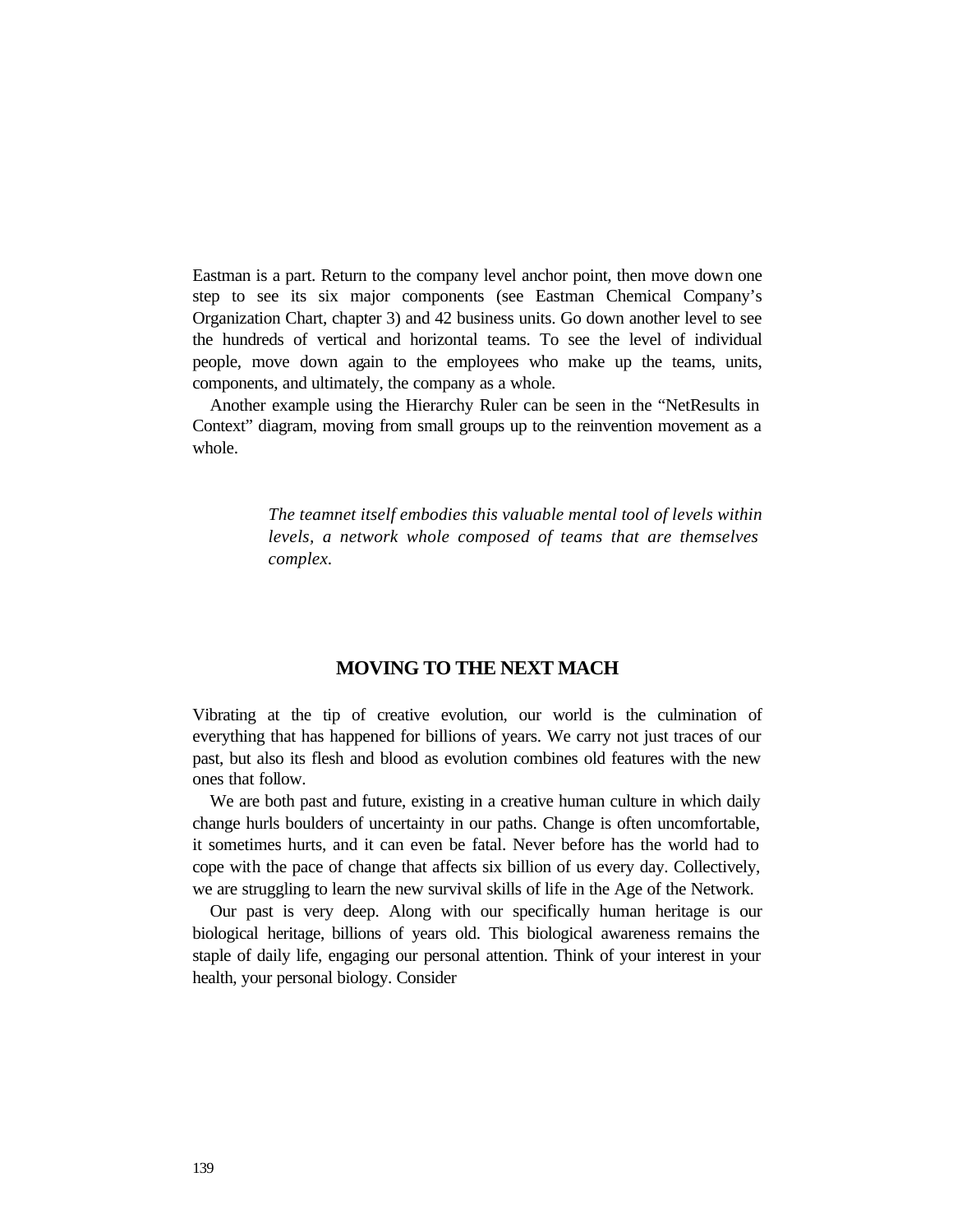

the enormous public concern with the health system, its economic impact on the cost of government, taxes, and budgets. Our social biology, represented most centrally by each person's own family, is also under enormous stress. Meanwhile, our biological home struggles with myriad environmental challenges.

Beyond our basic biology are the accumulating layers of our organizational life.

#### **SCALE IN THE LONG VIEW**

The Age of the Network is well underway as the 21st century dawns. Connections accelerate explosively worldwide. With *digital convergence—the* integration of computers, telephone, cable, information providers, and myriad other players soon upon us, we're about to take another leap further into the Information Age.

Looking back, we need very different scales to measure the pace of change: eons, millennia, centuries, and decades.

*? Millions of years mark the Nomadic Age* of human history. A single person's life was very short—30 was old. Epochal changes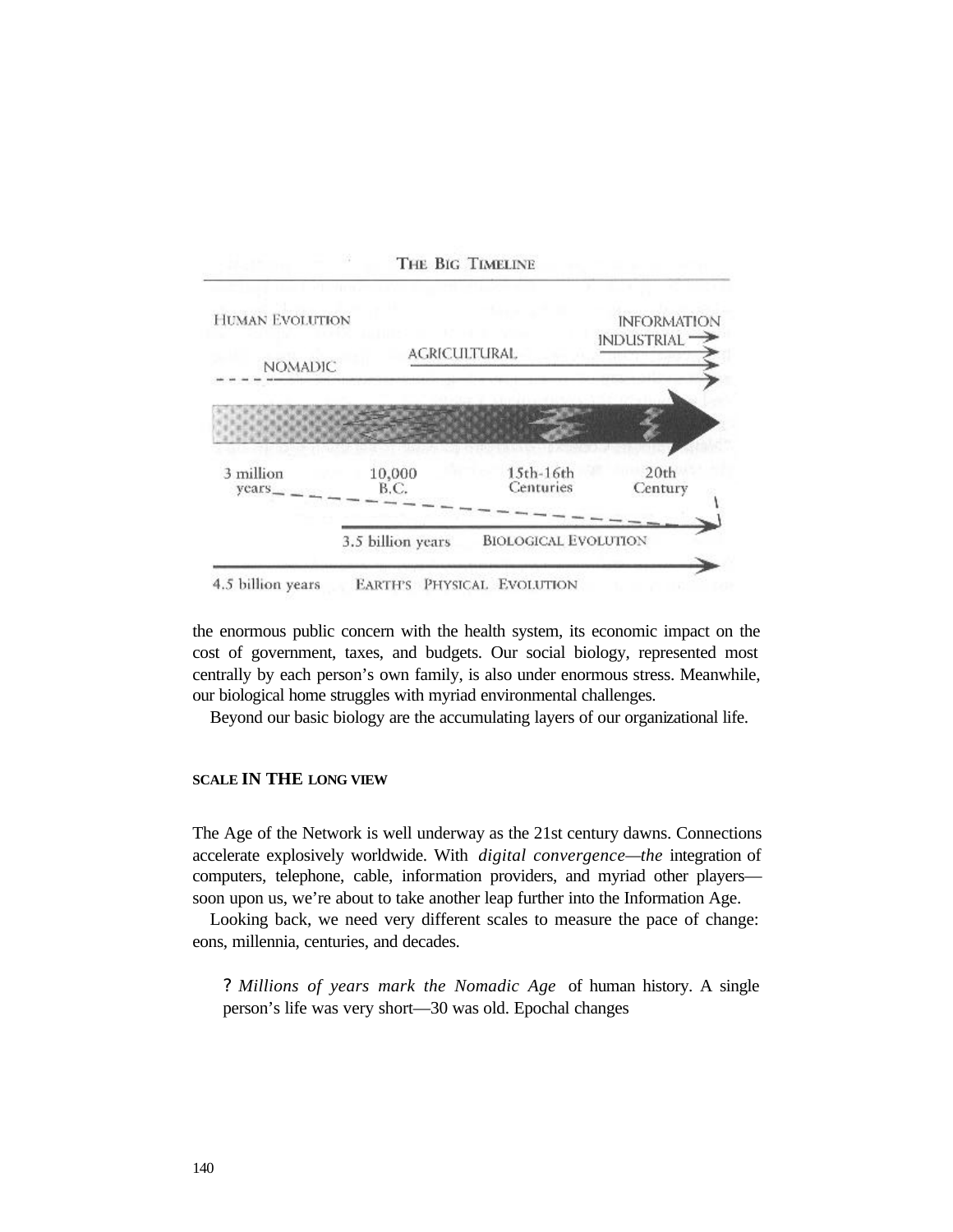were too far apart for any single person to notice them. Nevertheless, slowly over eons, people invented symbols, tools, and finally speech.

- *? Millennia measure the Agricultural Age.* Agriculture became dominant 100 centuries before the birth of Christ, and its reign lasted until the end of the Middle Ages—the 15th to 16th centuries. The wheel and writing swept the known world, but rather slowly.
- *? Centuries mark the Industrial Age,* from the Enlightenment to the mid-2Oth century. Rational science, machines, and printing powered this industrial engine. The pace of change for an individual's life speeded up, albeit at a measured, predictable, progressive rate. Still, a wheel with an engine is a much faster vehicle than a pushcart.
- *? Now epochal change comes in decades.* Even before industrialism reached its peak in the mid-2Oth century, the conceptual shift from Newtonian to quantum physics sowed the seeds of the Fourth Age.<sup>11</sup> Three events in the last six months of 1945 herald its arrival. In half a year, nuclear power exploded on the world stage in Hiroshima and Nagasaki; scientists switched on ENIAC, the first electronic computer, in Philadelphia; and the United Nations Charter was signed in San Francisco. Since then, we have measured significant human change in decades and years.

In the 1970s, information workers surpassed manufacturing workers, just as factory hands once surpassed farm hands. Generations alive today straddle two eras, riding the Third Wave. Together, we inhabit both the old Industrial Age and the new Information Age. It is a difficult but exciting time to be alive. And it is a great responsibility which humanity doesn't get to do again.

At the first light of the 21st century, the baby boom, which started at the end of the Second World War, is in power, the first generation of the Information Age. These are the people of the 1960s generation who inaugurated the struggle between the two epochs, unleashing seismic shifts in values.

The complex global scale of modern business outstrips the capacity of the accumulated organizational wisdom of earlier ages. The overall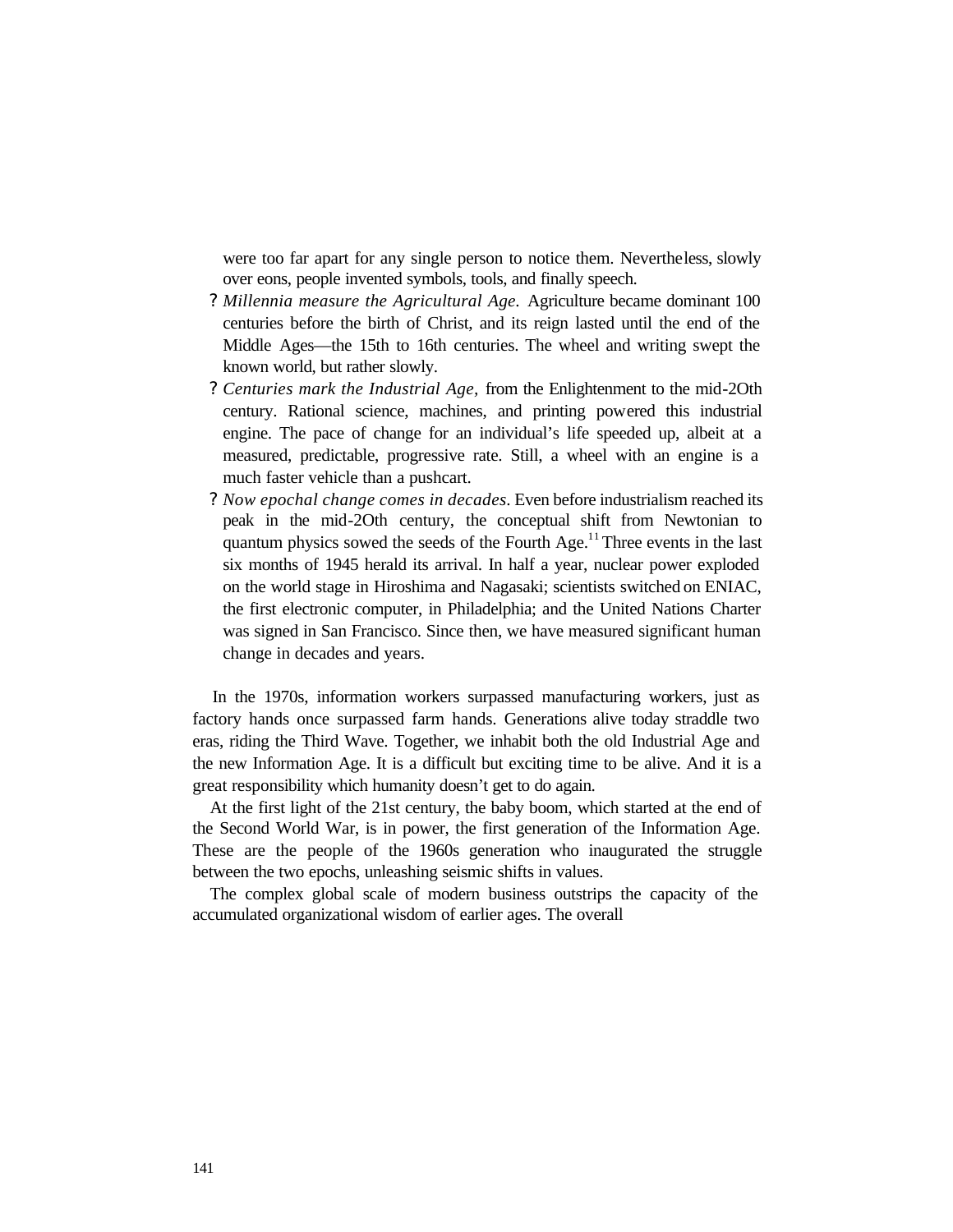

pace of change drives the next form of organization in the Big Picture. New technology eventually brings the ability to manage in an increasingly larger context as more success brings more growth. Over the long span, the earth's population has grown at the same logarithmic rate as the pace of change.

Biophysicist John Platt, one of the early chroniclers of the pace of change, called our epoch the "hinge of history."<sup>12</sup> Everything shoots up the hockey stick curve of exponential growth in our time<sup>3</sup>—from population and ecological load to the spread of HIV/AIDS and the growth of knowledge. Such acceleration cannot be sustained indefinitely; there are always limits to growth.<sup>4</sup> Three general scenarios accompany the "S curve": overshoot and crash; undershoot and collapse; and restabilization at a higher level of civilization, definitely the best and smartest option.

#### **PACE IMPACTS PATTERN**

Eons, millennia, centuries, decades. The pace of change increases with each new age of human civilization as time shrinks.

Today businesses exist in multiple environments at once, each mov-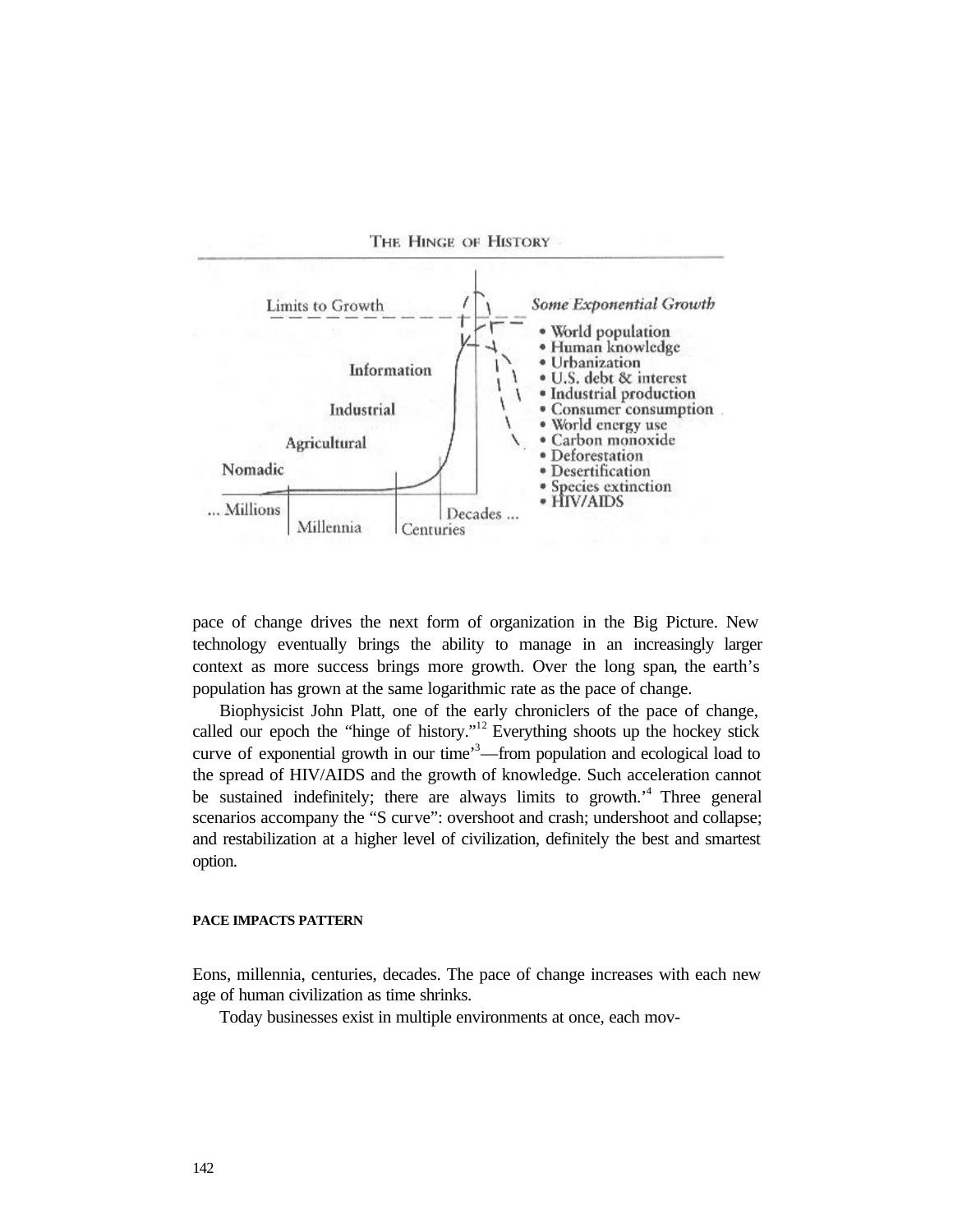ing at a separate rate. Organizational environments have evolved from the simple and stable to the complex and unpredictable.'<sup>5</sup>

Research since the late 1940s has shown that the pace of change in a business's environment greatly affects its organization. Typically, these studies place organizations along a yardstick that has "mechanistic" types at one end and "organic"<sup>6</sup>types at the other.

> *In general, slower change correlates with a more mechanistic organization, while faster change leads to a more organic one.*

Speed impacts organizational type:

- ? Authority runs *mechanistic* organizations, with a strict chain commanding people who perform highly specialized jobs. Superiors pass instructions, decisions, and orders down to subordinates.
- *? Organic* organizations, while they have authority structures, do not depend on them. Instead, people enjoy rich communication links that enable them to tolerate less clearly defined jobs. With consultation and broad access to information, self-control rather than top-down command is the *modus operandi.*

While hierarchy and bureaucracy are alive and well *and* needed, they are everywhere in consolidation. Relative to the "good old days," everyone feels the rush of change, which is rising so fast that in the minds of many, **it** appears out of control. Most companies, most groups, and organizations of every kind—from family to nation—are moving in relatively faster waters in this dizzy, speedy age. Each day more people meet even more people, finding themselves operating in more networks as we move deeper into the Information Age.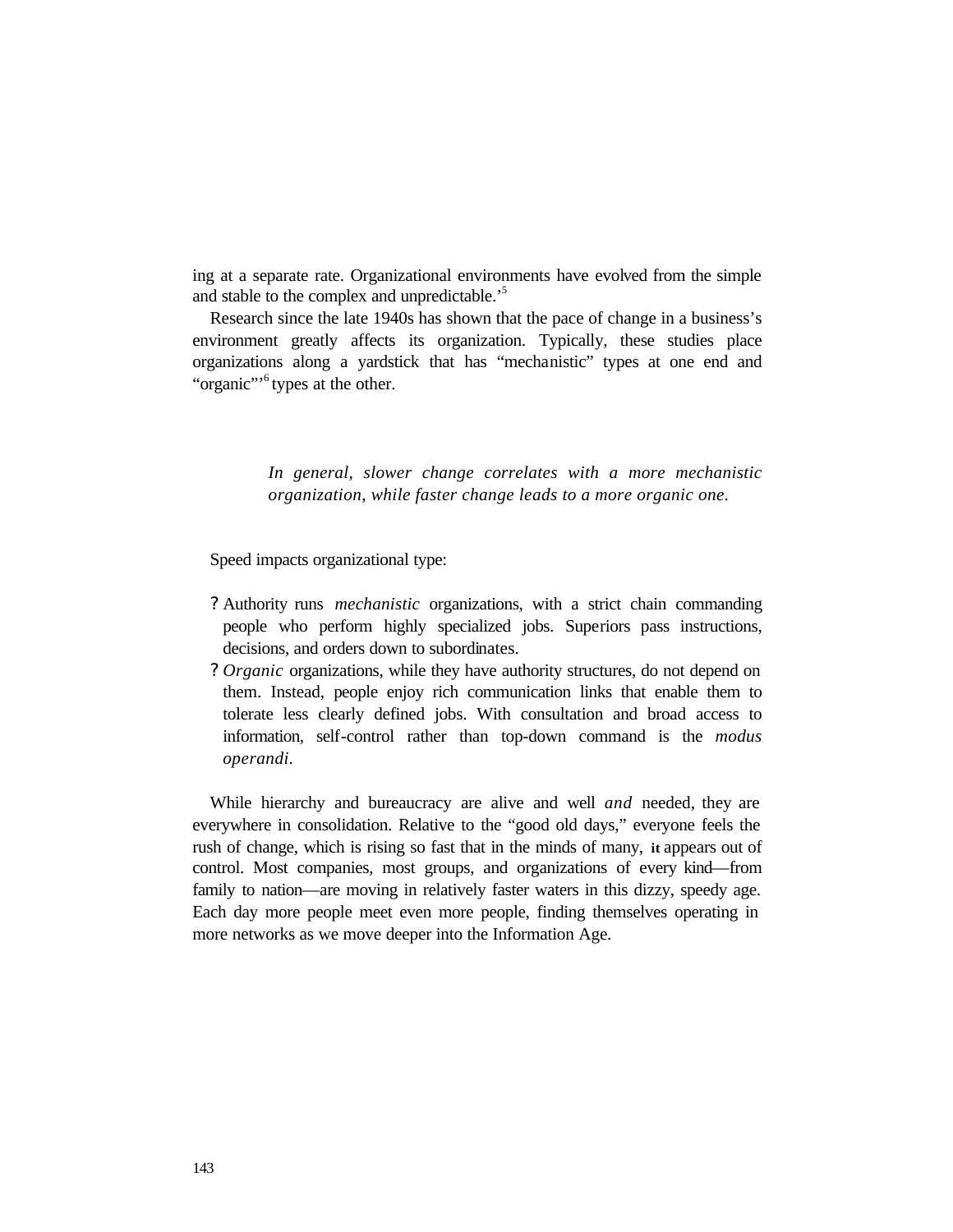#### **WHAT IS YOUR PACE OF CHANGE?**

How do you apply these ideas to your organization? Do you have a mechanistic organization attempting unsuccessfully to operate in a turbulent environment? Is networking called for?

Not all work calls for networks. Are you trying to use a virtual networked team where a face-to-face fire-fighting unit would be more appropriate? Are essential infrastructure functions in jeopardy because the rush to flatten has decimated middle management? Have champions of companywide standards been silenced in the push for greater unit autonomy?

A teamnet solution does not have to start with a search-and-destroy mission. It looks for new power and synergies in connections, in distributing information and responsibility, in applying new network approaches to old management problems.

Compare the pace of change with the flexibility of structure to match work with the right organization.

#### *Gauge the Environmental Speed*

First, estimate the speed. There are many ways to appraise the pace of change; the following rule-of-thumb chart is just a start. Look at innovation, customer demand, competitors, and government policies.<sup>17</sup> Add variables, such as commodity prices or health care costs, to make the chart relevant to your specific situation.

Where does your organization appear on the range from stable to turbulent? Parts of larger organizations also move at different speeds. Imagine color-coding your organizational chart by the impact of the rate of change on each unit. Think also about your outside networks—with suppliers, customers, competitors, regulators, and reporters—and the velocity of change you experience there.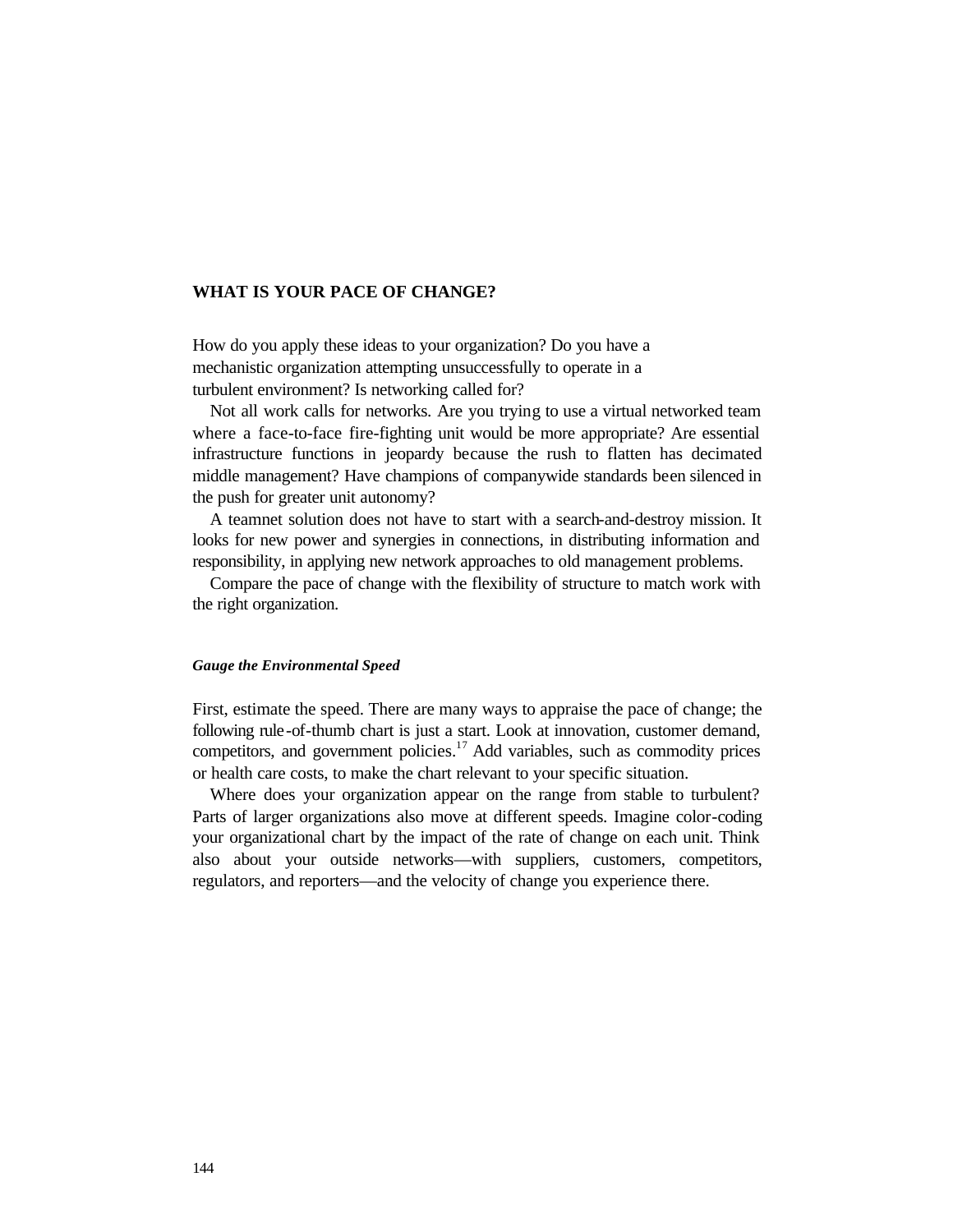#### ENVIRONMENTAL PACE OF CHANGE ASSESSMENT



#### *Evaluate the Type*

Is your organization more mechanistic or more organic? Look at the organization in terms of the characteristics listed in the "Organizational Assessment" chart.

#### **ORGANIZATIONAL ASSESSMENT**

| HIERARCHY BUREAUCRACY                                                                                                                                                               |  | TEAM-NETWORK                                                                                                                                                              |
|-------------------------------------------------------------------------------------------------------------------------------------------------------------------------------------|--|---------------------------------------------------------------------------------------------------------------------------------------------------------------------------|
| Mechanistic                                                                                                                                                                         |  | Organic                                                                                                                                                                   |
| Extrinsic purpose<br>Imposed control<br>Specialized<br><b>Dependence</b><br>Formal channels<br>Commands<br>Appointed leaders<br>Formal jobs<br>Vertical interaction<br>Rigid levels |  | Intrinsic purpose<br>Self-control<br>Generalized<br>Independence<br>Voluntary relations<br>Consultation<br>Natural leaders<br>Loosely defined jobs<br>Lateral interaction |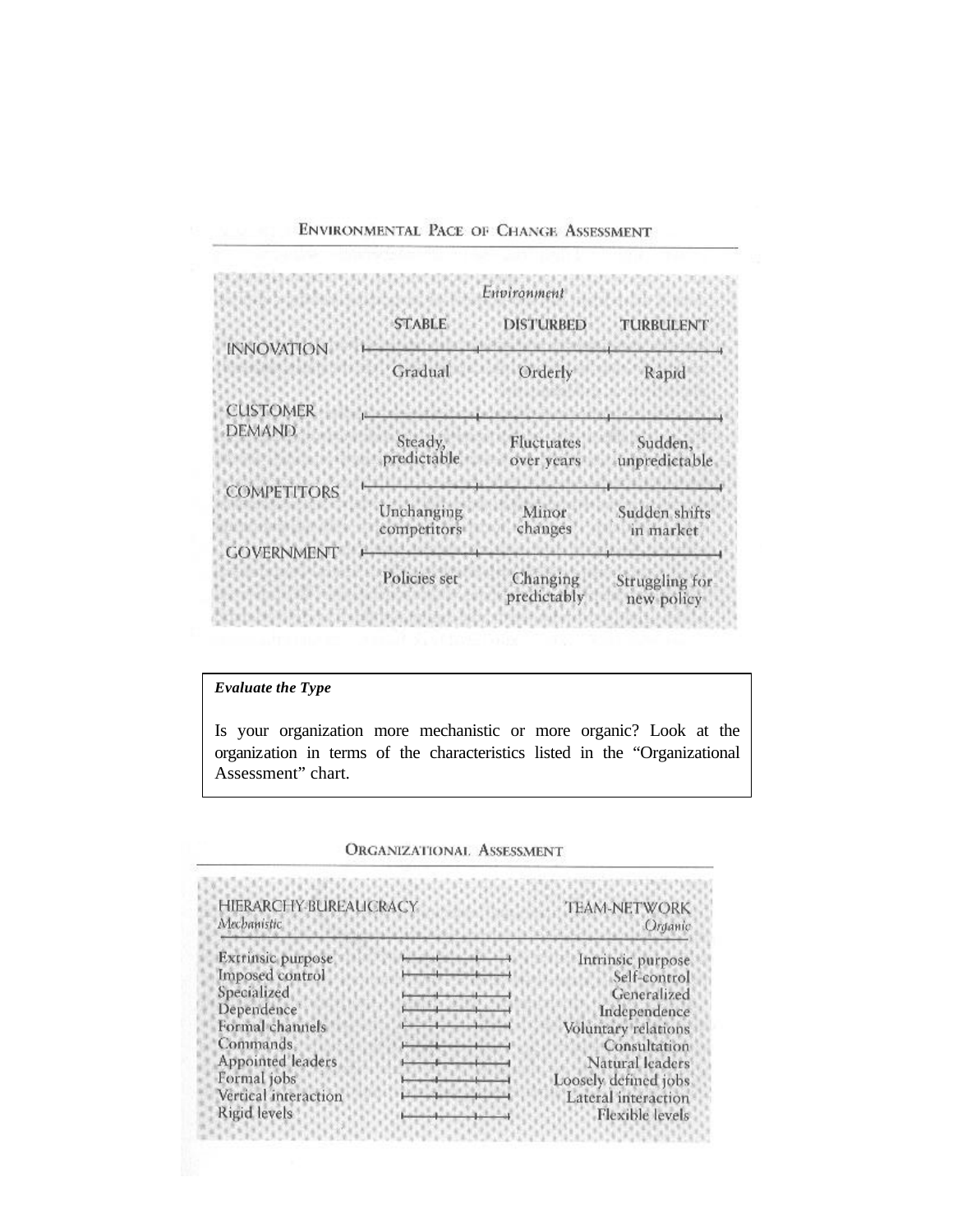- ? Does purpose always come from higher authorities or is there an internal source of purpose, a spark of independent, self-generated life? Does control come down from the top in vertical chains or does it arise from the selfcontrol of associates seeking common results?
- ? Are the components and jobs in the organization highly specialized or do they have multiple capabilities? Are the parts relatively dependent or independent?
- ? Are there only formal channels of communication, up and down the social hierarchy, or do people form voluntary relationships every which way? Is communication through channels or by consultation?
- ? Are all leaders appointed or does the group have natural leaders with authority? Are jobs formally or loosely defined (the latter offering flexibility and opportunity for leadership)?
- ? Is all interaction vertical or is there extensive lateral communication along the plane of processes where work exists? Are the levels of the organization impermeable and maintained as rigid controls or are they continuously and flexibly re-forming to meet the needs of change and growing complexity?

No company is either unbendingly rigid or always flexible. Most organizations mix mechanistic and organic features. Imagine mapping the parts color-coded to an organizational assessment.

#### *Combine Time and Type*

Compare your organizational assessment with your environmental pace of change; consider your mechanistic—organic maps against the stable—turbulent continuum. Together they provide a baseline for evaluating your large-scale teamnet opportunities and requirements.

A very stable environment with gradual innovation, predictable customer demand, the same competitors, and unchanging government policy would not be the first place to try a teamnet. And hold tight if you decide to plunge in at the other extreme. Don't be surprised to find some slow-moving organizations in fastmoving envi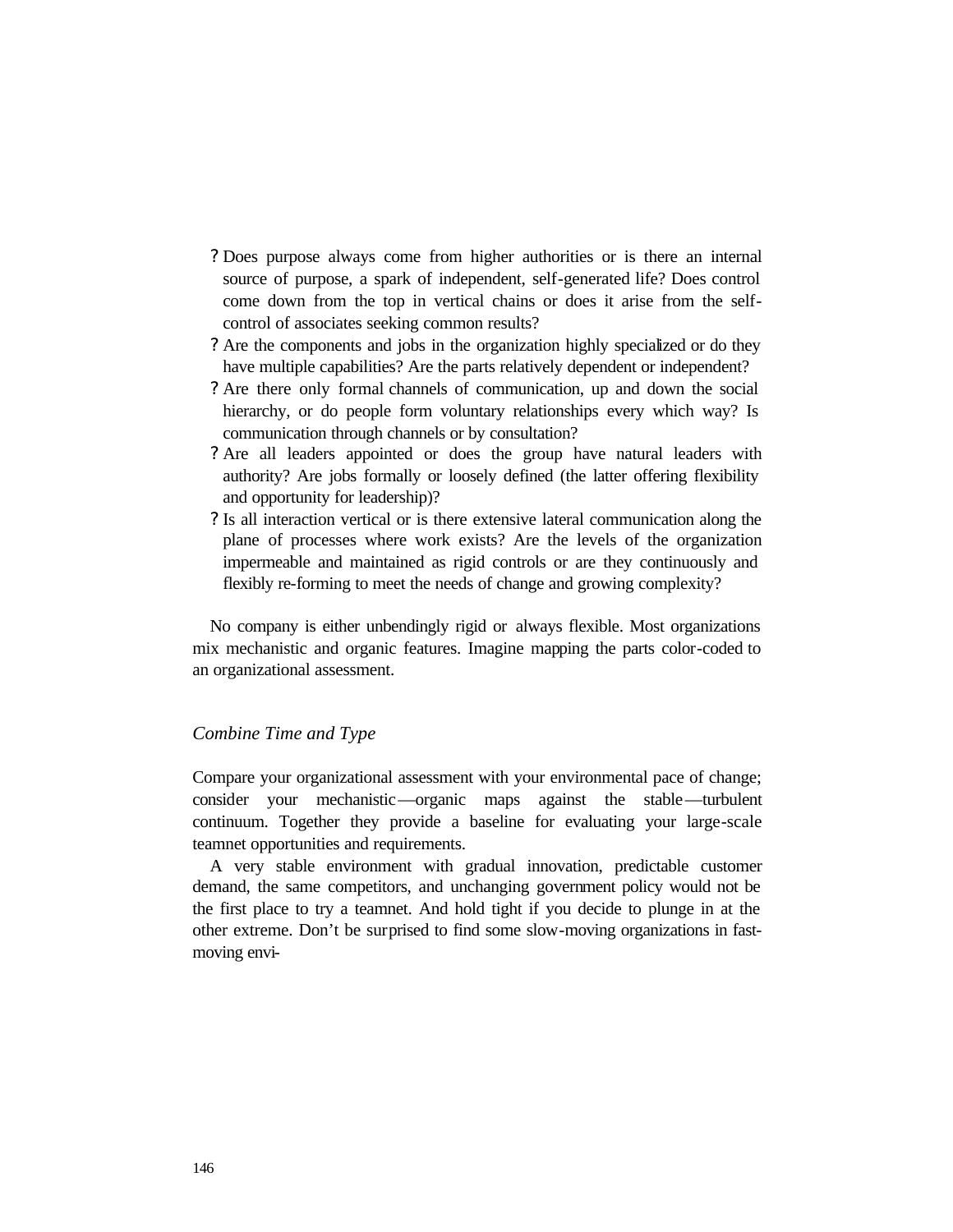ronments. Likewise, don't assume that just because some parts of the picture clearly need to be more networked, this solution is best everywhere.

#### **TEAMNETS: THE ORGANIC SUCCESSOR TO HIERARCHY-BUREAUCRACY**

As you sort out the appropriate mixes of organizational type to apply to your situation, you can compress this set of guidelines into a 2 x 2 matrix of simple complex environments and mechanistic—organic organizations. Remember, however, that over the ages, organizational forms have accumulated. Older forms show up in some basic way in later forms.

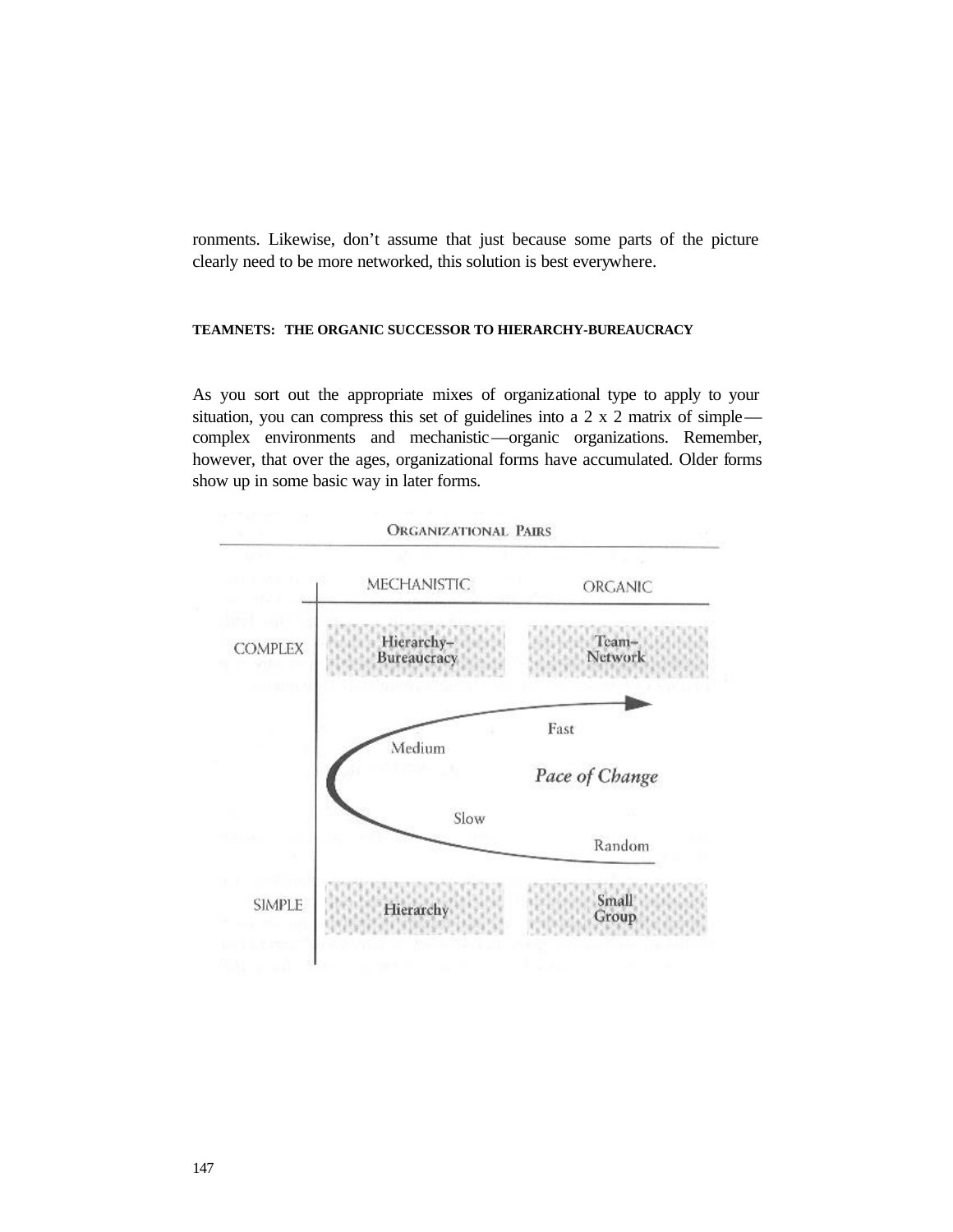*Simple environments.* Small groups and hierarchies operate most effectively in environments where complexity is relatively low. On a daily basis, small groups deal with the vicissitudes of living and working. Their organic, self-organizing capabilities respond to the often chaotic, random changes of in-your-face everyday life. Where the environment is more predictable and size slows the rate of change, people can use simple command-and-control structures to manage larger-scale, fairly simple work.

*Complex environments.* Bureaucracy complements hierarchy; the two have clear organizational affinities. With commands and ranks, boxes and specialties, bureaucracy and hierarchy approach complexity like a machine. Specialization contributed by bureaucracy allows hierarchies to manage much more change and greater complexity. But when complexity accumulates and explodes, hierarchybureaucracy is woefully inadequate.

Teams and networks combine in complex environments, just as hierarchies and bureaucracies combine forces. The teamnet incorporates the team, the highperforming organic small group, with the network—the organic, multilevel, distributed metagroup. They both reflect basic structures and processes bound by a shared purpose and deep relationships. Teamnets are old and new, coevolving to meet the demands of fast-paced, changing, highly complex environments.

#### **SOCIAL-TECHNICAL NETWORKS**

Some organizations lead the journey into the Age of the Network. Their businesses are natural networks; their core technology is highly networked.

At Arthur Andersen & Co., like other large professional service businesses, the partners and associates are spread out across clusters of local offices. These firms are also leaders in applying information technology to knowledge work. Likewise, "service webs" spread out in natural networks—such as Domino's Pizza and other franchises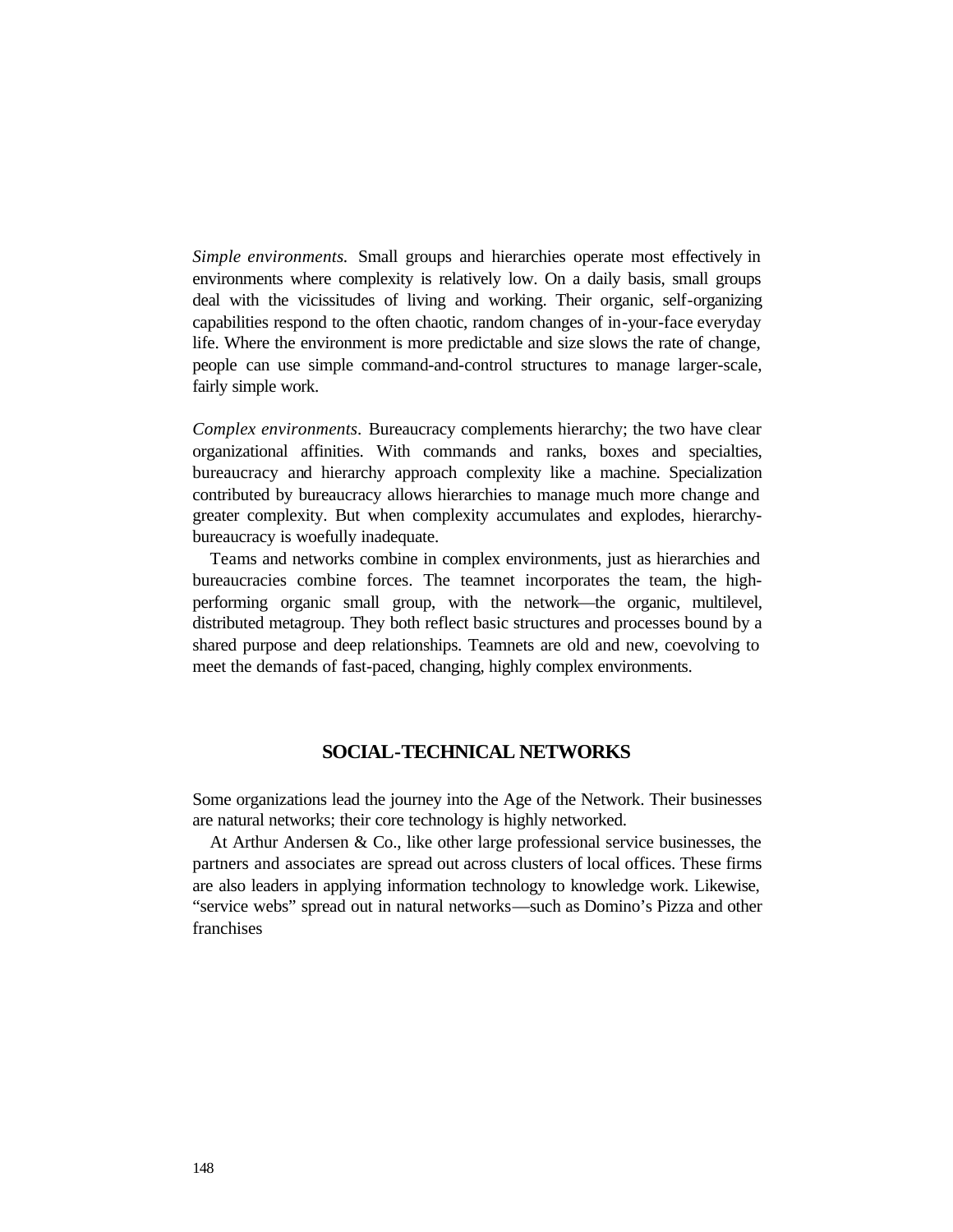that combine local entrepreneurism with extensive, distributed information systems. Hyatt Hotels manages a far-flung network of hotels

land owners with integrated brand, marketing, and management skills. From a technology perspective, process manufacturing requires more organic management than discrete manufacturing. The horizontal, networked nature of Eastman Chemical Company's work figuratively appears in the maze of pipes and tanks processes and flows—of their production facilities. Federal Express created a network to provide a delivery service. AT&T's natural network technology, turned loose in the marketplace to face the full pace of change, has made it a leader among the giants in developing new ways of working. "AT&T is the most incredibly flexible large organization I've ever dealt with," says GO Corporation's CEO, Bill Campbell. "You don't need to go to committees. Somebody makes a decision, and we move on to the next one."<sup>18</sup>

While some organizations network more naturally than others, virtually all are incorporating new electronic technologies.

#### **TECHNOLOGY OF THE INFORMATION AGE**

With the invention of electronic circuits, the ideas of George Boole, Charles Babbage, Ada Lovelace, and others became the seminal technology for the Age of the Network. Chips, circuits, and satellites—the ever-expanding array of electronic devices—restructure old markets and open up new ones. Information, computer technologies, and global markets require networks. Hierarchy alone is too rigid, and bureaucracy is too slow.

- ? New ideas turn into new technologies.
- ? New technologies open up new economies.
- ? New ideas, technologies, and economies provoke new organizations.

Information technology first emerged at the peak of the Industrial Age. Not surprisingly, it looked appropriately mechanistic, and the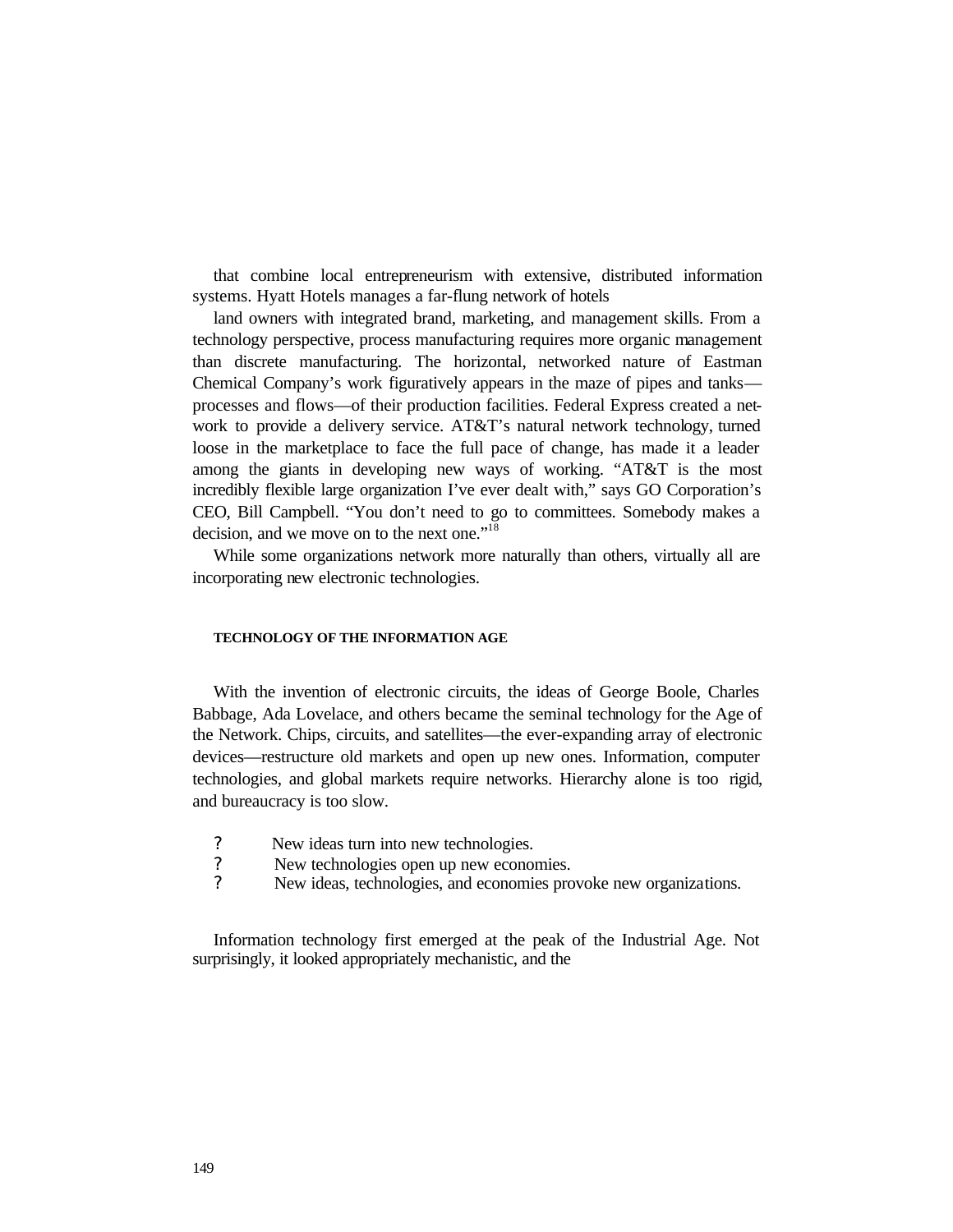first few generations of computers were enormous. Their user interfaces were hideously complex and they were awesomely expensive, available to only the largest institutions. The central computer—with its professional priesthood, who alone understood its arcane mysteries—needed to be shared to be cost effective, so it sprouted dependent appendages, numbingly similar dumb terminals. The whole system collapsed when the mainframe went down behind air-conditioned glass walls set on raised floors.

Next came the chip. It leaked from the lab in the 1970s to the marketplace before anyone really knew what was happening. Instantly, a revolution from below erupted with hobbyist kits like the Altair, gathered speed with the Apple II, and, finally exploded with the IBM PC.

Personal computers liberated the information revolution from mainframe domination. PCs are an agent of personal empowerment at the technological heart of the age. You and your computer are independent members with autonomous capabilities, archetype nodes in social/technology networks.

PCs linked into networks almost immediately. Networks have developed from a fringe curiosity to the central architecture of computing in no more than a decade. PCs, linked into local area networks (LANs) and wide area networks (WANs), as well as directly to the global Internet, reflect the robustness of the network design. If the broader networks go down, the local clusters still function. If local nets go down, PCs and other devices continue to function and perform work.

A 1985 publication by Digital Equipment Corporation, then the world's leader in developing networking technology, provided this definition, still representative of this techno-genre:

> *"A network comprises two or more intelligent devices linked in order to exchange information and share resources.*

Here we see three essential elements of the Five Teamnet Principles—nodes, links, and purpose. The nodes are the independent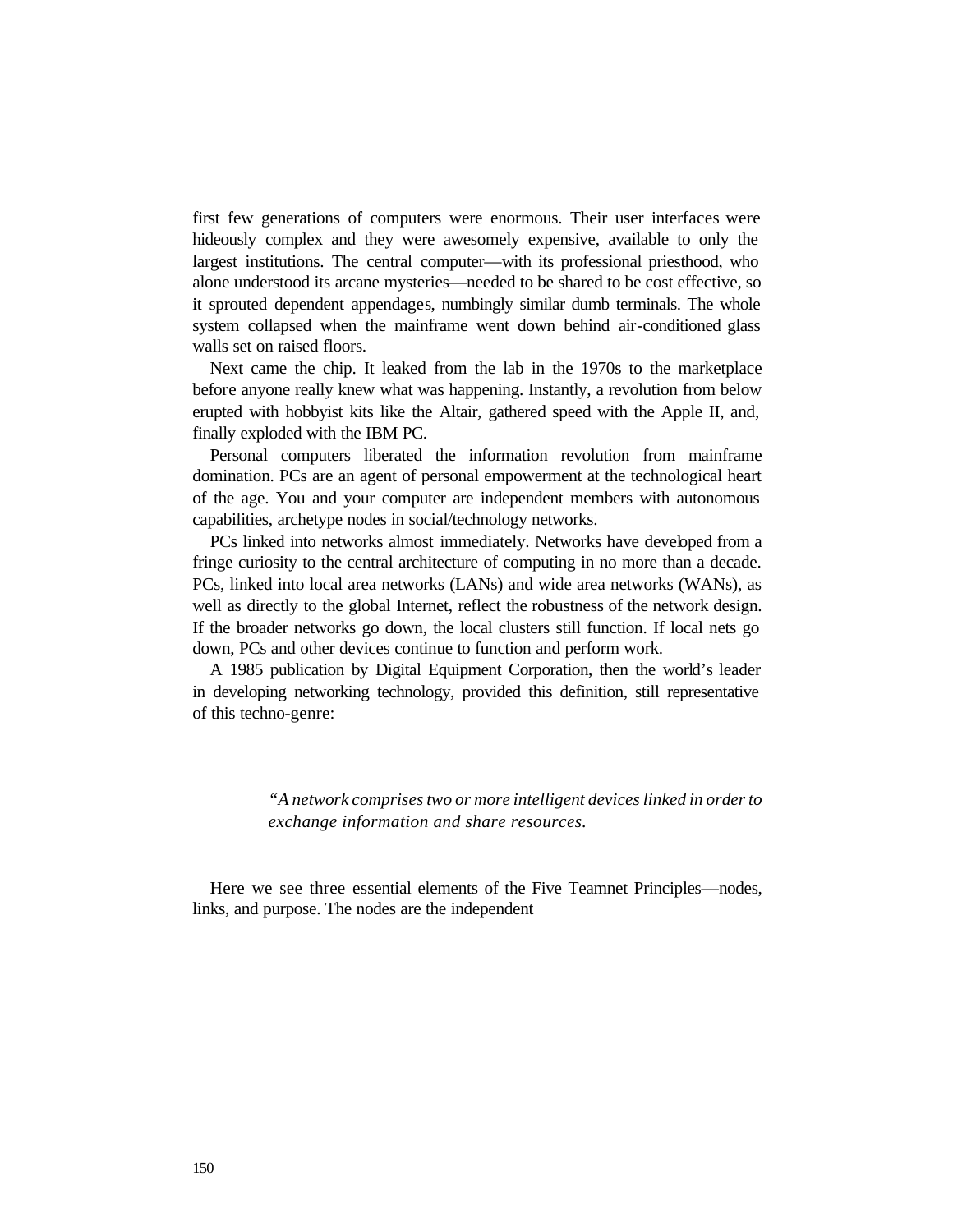#### **SOCIAL-TECHNICAL NETWORKS**

| <b>ORGANIZATION</b><br>Business goals &<br>strategies | <b>PURPOSES</b> | <b>TECHNOLOGY</b><br>Applications &<br>solutions |
|-------------------------------------------------------|-----------------|--------------------------------------------------|
| Independent<br>individuals or groups                  | <b>NODES</b>    | Independent<br>intelligent devices               |
| Communications $\&$<br>relationships                  | <b>LINKS</b>    | Physical network of<br>connections               |
| Members who<br>coordinate                             | <b>LEADERS</b>  | Servers and<br>managers                          |
| Levels of work $&$<br>organization                    | <b>LEVELS</b>   | Levels of hardware<br>& software                 |

intelligent devices, the members. They are linked physically to serve purposes, the "in order to" of exchanging information and sharing resources. Networks come to life for a purpose, the business needs that specific applications meet.

Technology networks also reflect the last two of the five teamnet principles. Some nodes in technology networks serve as leaders— "servers," as they literally are known—which contain shared information, such as databases, and perform routing functions, such as delivering e-mail. Ironically, mainframes now have a renewed role in computer life as "servers" rather than "masters." Technology networks also make use of experts and administrators whose jobs are to maintain and protect the infrastructure, develop its capabilities, and resolve conflicts.

Levels appear throughout computer technology—hardware, software, and wiring schemes alike. At the user interface, hierarchical menus offer people the means to interact with a "machine" made of chips constructed from ephemeral Boolean logic gates—sets within sets within sets.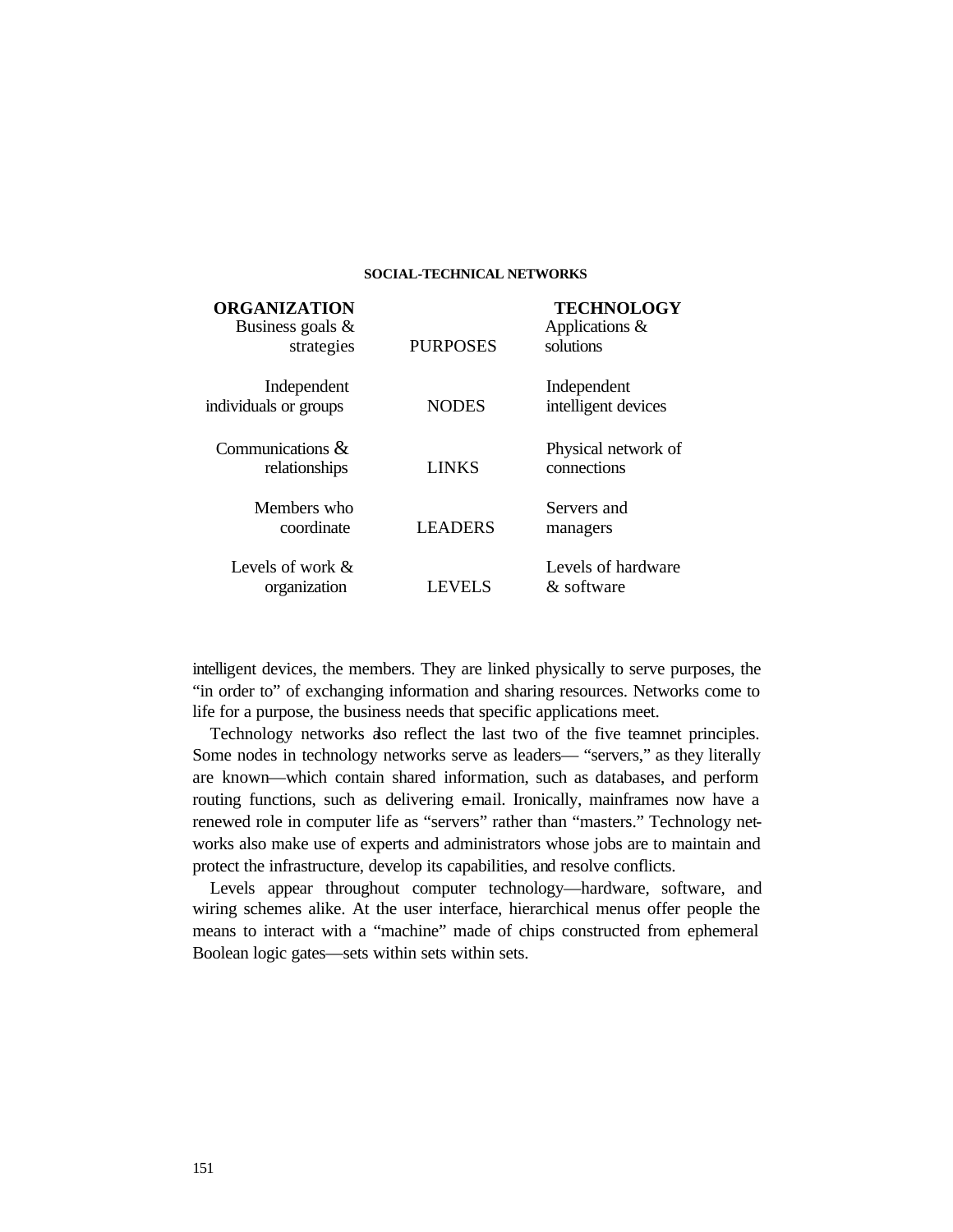#### **MAKING YOUR ASSESSMENT**

Should your organization be using networks? Size and scope, the environmental pace of change, and social-technical infrastructures all shape the answer to that question.

We wish we had a formula to combine these factors and come up with definitive answers. We have no formula, but we can suggest some general rules of thumb for making quick assessments. Approximations, however, can be dangerous if used without experience and local knowledge. With that in mind, we also offer an approach for making a more detailed assessment in each of the three areas.

> *? Networks are called for when the size is very large or when the scope is large and the size is small.*

Very large organizations, like multinational corporations, governments in alliance, and grass-roots movements, form networks because traditional hierarchybureaucracy simply cannot cope with the sheer magnitude of change. The issue for most organizations, however, is one of size relative to scope, which is determined by the purpose. In short, *we need networks when we want to do more than we can do alone, achieving results across boundaries in circumstances we can influence but cannot control.*

Evaluate the strategic advantages by exploring the levels that the organization touches for a more detailed assessment of size and scope. The Hierarchy Ruler helps you lay out your specific topography of size and scope, giving you a natural language for describing the complexity of your business.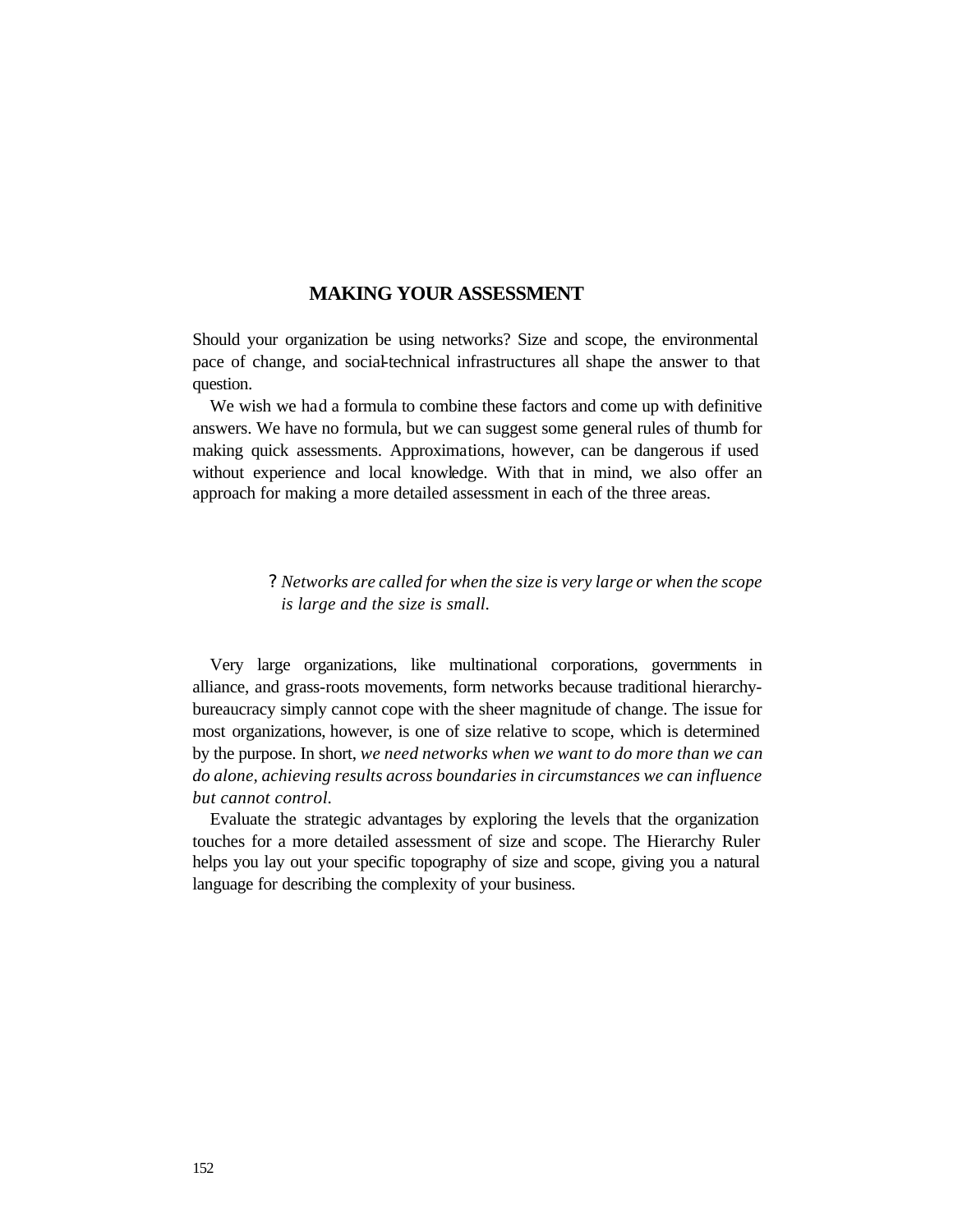*? The faster the pace of change in the environment, the more organizations need organic forms—teamnets.*

Broadly speaking, faster change correlates with more organic organization. However, teamnets are not always the answer to speed. Certain situations cry out for hierarchy. Place your environmental speed "gauge" alongside your type assessment. Now use the two gauges at different levels within your organization. By color-coding your results, you have a vivid display of your organization's speed and type at many different levels.

> *? Draw a picture showing who you work with or how you do your work. Are there many circles and connecting lines? If so, you have opportunities for a natural network.*

Many organizations are natural networks or have become so through redesign. Both business process reengineering and quality initiatives often reorganize work into more horizontal, cross-boundary designs. A physically distributed business invites and requires distributed management techniques, as does a networked core technology.

To make a more detailed assessment of the network potential at the juncture of your organization and technology, apply the Five Teamnet Principles to both. To determine the areas of maximum strategic advantage, match the startup and launch results outlined in chapter *5* with a technology network assessment using the fiveprinciple model. Then develop a change strategy that allows the organization to gain maximum productive advantage from the technology. Or draft a new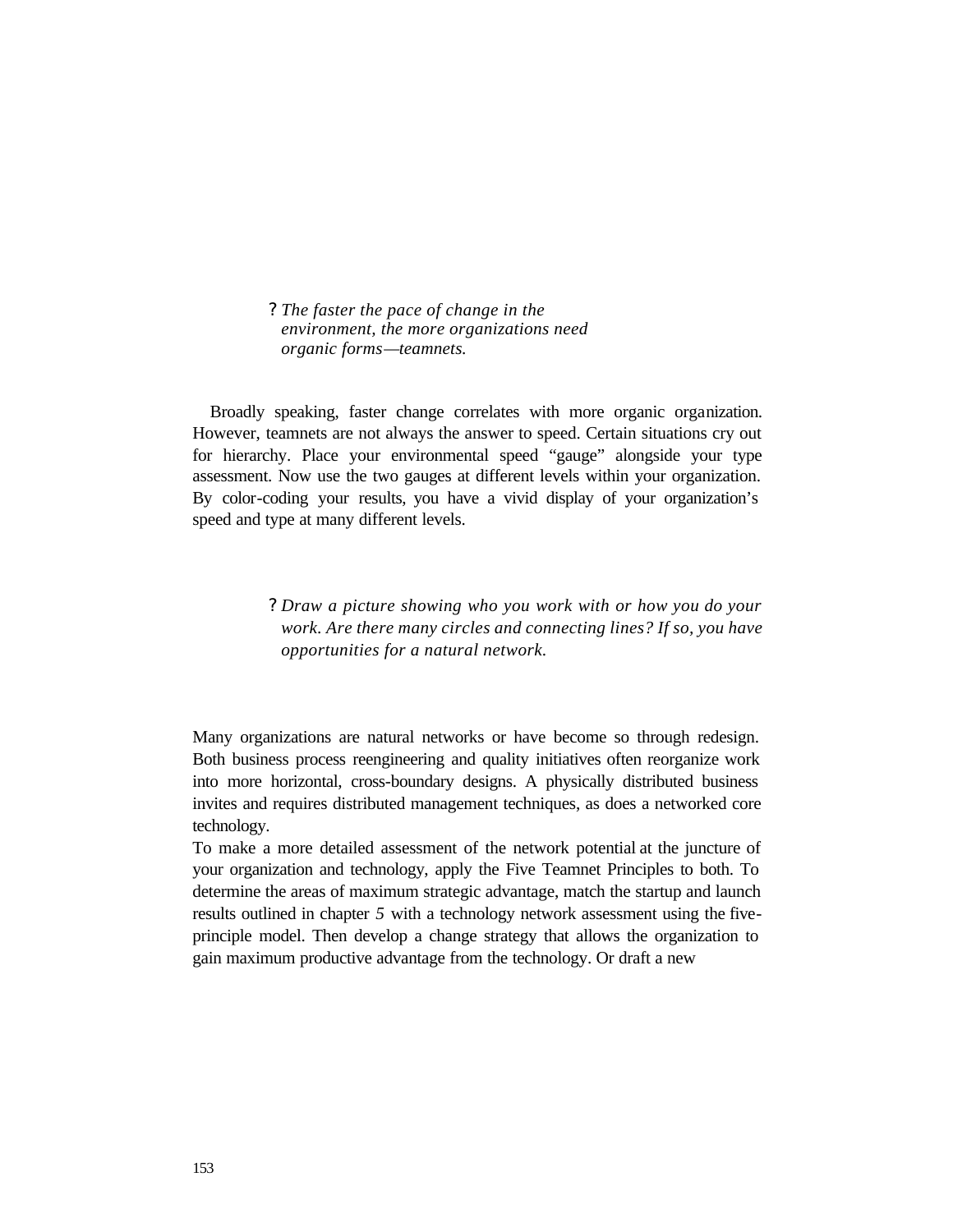technology plan that supports a work process that maximizes organizational advantage.

In the next chapter, as we take a ride on the Internet, we explore further the conjunction of people and technology and the power it releases.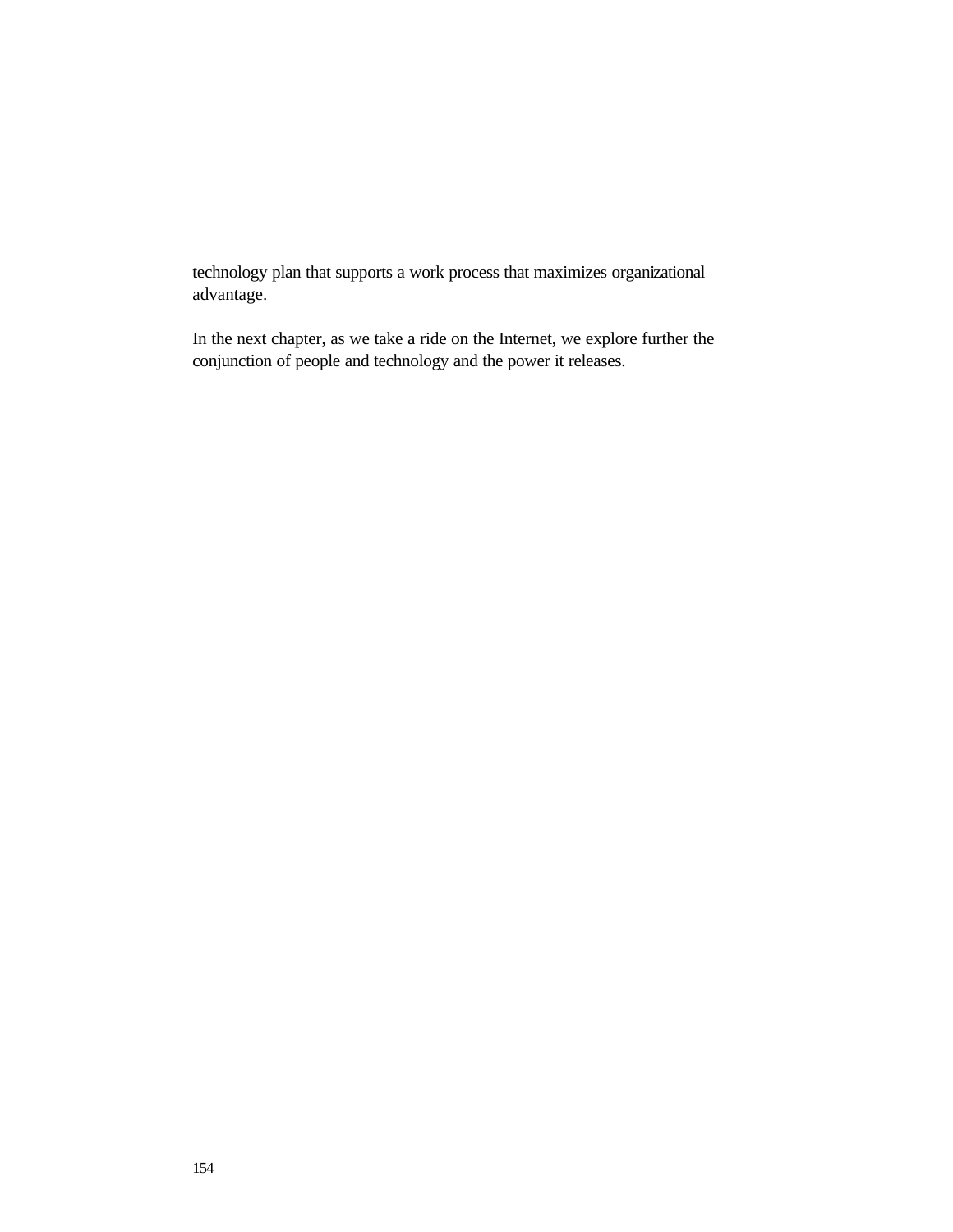# **SECTION IV**

# **EXPANDING LINKS**

Links, the focus of the next two chapters, are the signature characteristic of networks. Connections always have been important to organizations, but comparatively speaking, until recently, people have had limited links. In the past, the physical connections among people were relatively scarce and costly. To maintain control and enhance efficiency, hierarchy and bureaucracy minimize connections.

Links are not *new* in networks, but their variety and intensity are new, as is their use as a dominant design principle. New media that instantly circumnavigate our small planet bring with them geographically distributed organizations, virtual teams—and overloaded people.

"Only Connect," chapter 7, explores further the link between technology and people—from physical connections to interactions to